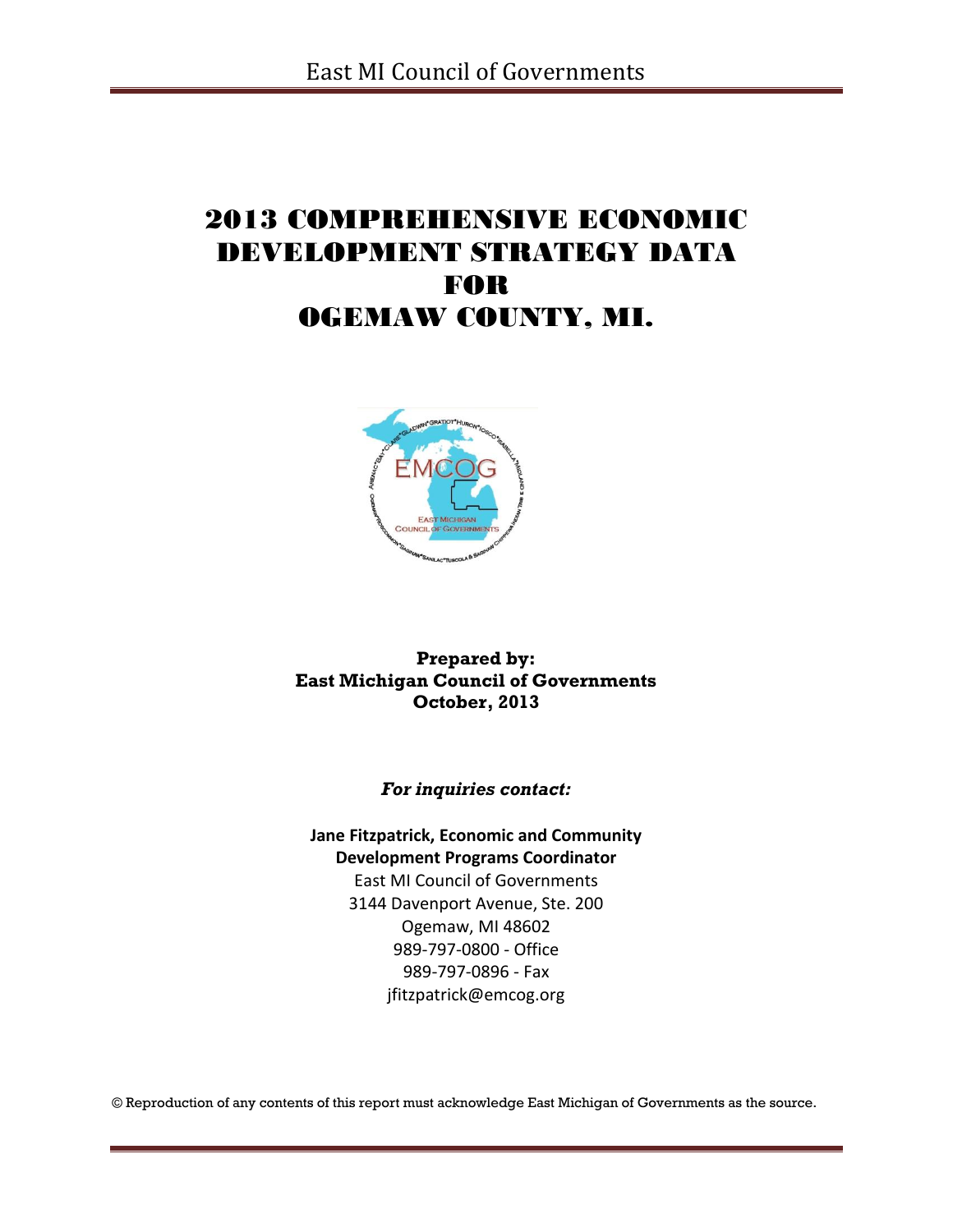## East MI Council of Governments

#### *TABLE OF CONTENTS 2013 CEDS DATA FOR OGEMAW COUNTY*

| ى ۔ |
|-----|
|     |
|     |
|     |
| 16  |
| 17  |
|     |
|     |

Page

#### *LIST OF TABLES*

#### Page Table 1 Business Establishments in Ogemaw County ............................................................. 1 Table 2 Historic Population .................................................................................................... 2 Table 3 County Population Projections and Subsets: 2010 - 2040 ........................................ 2 Table 4 City, Village and Township Population Projections 2010 - 2040 ……………………………… 3 Table 5 Median Age: 1980 – 2010 …....................................................................................... 4 Table 6 City, Village and Township Household Projections 2010 – 2040 ……………………………… Table 7 24-Month Labor Force and Unemployment ............................................................. 5 Table 8 Commuter Adjusted Daytime Population ……………………………………………………………… 6 Table 9 Labor Export/Import Analysis ……………………………………………………………………………….. 7 Table 10 Business Establishments By Sector ........................................................................... 8 Table 11 Resident Sector Businesses By Stage ........................................................................ 9 Table 12 Resident Jobs By Business Sector .............................................................................. 9 Table 13 Resident Business Jobs By Stage ............................................................................... 9 Table 14 Sales By Business Sector ………………………………………………………………………………….…….. 10 Table 15 Resident Sales By Stage …………………………………………………………………………………………. 10 Table 16 Percent Change from 2006-2009: Resident Sales By Change …………………………….…… 10 Table 17 Establishments Opened & Closed 2006 - 2009 .......................................................... 11 Table 18 Establishments Expanded Or Contracted 2006 - 2009................................................ 11 Table 19 Establishments Moving In To & Out Of The Area 2006 - 2009 ................................... 12 Table 20 Jobs Impacted By Opening & Closing Establishments 2006 - 2009 ............................ 12 Table 21 Job Impact of Establishment Expansions & Contractions 2006 - 2009....................... 13 Table 22 Jobs Impacted By Establishments Moving In & Out of the Region 2006 – 2009..……. 13 Table 23 Occupational Employment Forecasts 2010-2040: Manufacturing …….…………………… 14 Table 24 Occupational Employment Forecasts 2010-2040: Other Basic ……..……………………….. 14 Table 25 Occupational Employment Forecasts 2010-2040: Retail ………………………………………… 14 Table 26 Occupational Employment Forecasts 2010-2040: Wholesale …………………………………. 15 Table 27 Occupational Employment Forecasts 2010-2040: Other ……………………………………….. 15 Table 28 Occupational Employment Forecasts 2010-2040: Services ………….………………………… 15 Table 29 Occupational Employment Forecasts 2010-2040: All Occupations ………………………… 15 Table 30 Per Capita Personal Income & Percent of National Average ..................................... 16 Table 31 Percent of Population At Poverty Level 2000 - 2011 ……………………………………………………… Table 32 Education Attainment of Population 25 And Older 2000 - 2011 ............................... 17 Table 33 Property Tax Valuations 2000 - 2011 ……………............................................................ 18 Table 34 Property Tax Rates 2000 - 2011 ................................................................................. 18 Table 35 Housing Units 2000-2011 ……………............................................................................. 19 Table 36 Housing Vacancies 2000 - 2011 .................................................................................. 19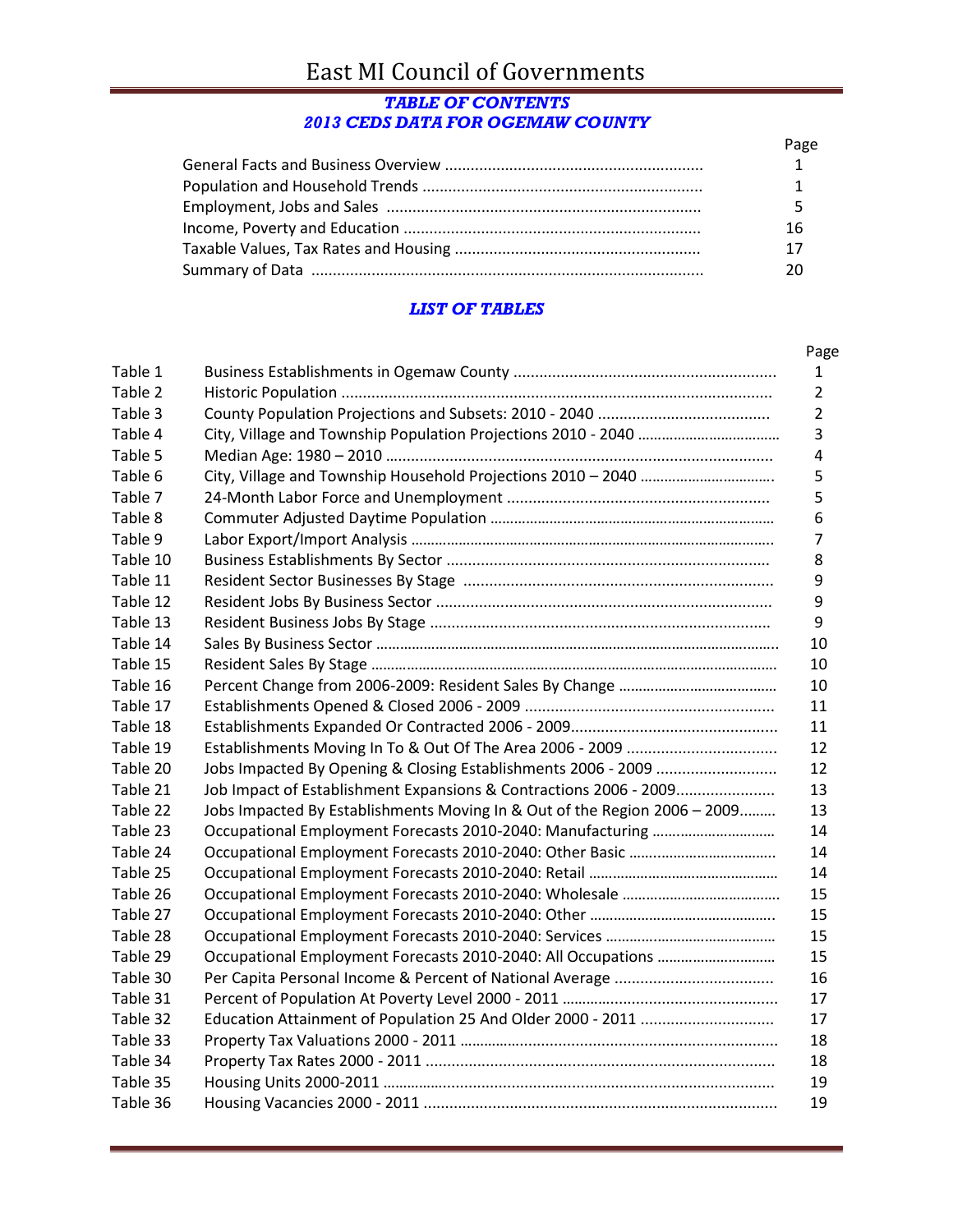#### **General Facts About Ogemaw County**

County Seat: City of West Branch Land Area: 564.3 square miles Local Governments: 2 cities, 1 village, 14 townships 2010 Population: 21,699 Population Density: 38.5 persons per square mile Median Age: 46.5

| Table 1: Business Establishments In Ogemaw County <sup>1</sup> |                                |                    |                      |                    |       |         |  |  |  |
|----------------------------------------------------------------|--------------------------------|--------------------|----------------------|--------------------|-------|---------|--|--|--|
|                                                                | <b>Self</b><br><b>Employed</b> |                    |                      |                    |       |         |  |  |  |
| <b>Type of Establishment</b>                                   | & Stage 1<br>(1-9)             | Stage 2<br>(10-99) | Stage 3<br>(100-499) | Stage 4<br>(500 +) | Total | Percent |  |  |  |
| Natural Resource & Mining                                      | 4                              |                    |                      |                    | 5     | 0.9%    |  |  |  |
| Construction                                                   | 61                             | $\overline{2}$     |                      |                    | 63    | 10.8%   |  |  |  |
| Manufacturing                                                  | 22                             | 10                 | 1                    |                    | 33    | 5.7%    |  |  |  |
| Trade, Transportation,                                         |                                |                    |                      |                    |       |         |  |  |  |
| <b>Utilities</b>                                               | 110                            | 47                 | 3                    |                    | 160   | 27.4%   |  |  |  |
| Information                                                    | 5                              | 2                  |                      |                    |       | 1.2%    |  |  |  |
| <b>Financial Activities</b>                                    | 42                             | 4                  |                      |                    | 46    | 7.9%    |  |  |  |
| <b>Professional and Business</b>                               |                                |                    |                      |                    |       |         |  |  |  |
| <b>Services</b>                                                | 40                             | 5                  |                      |                    | 45    | 7.7%    |  |  |  |
| <b>Educational &amp; Health Services</b>                       | 52                             | 24                 | 4                    |                    | 80    | 13.7%   |  |  |  |
| Leisure & Hospitality                                          | 51                             | 29                 |                      |                    | 80    | 13.7%   |  |  |  |
| Public Adm. & Other Services                                   | 62                             | 3                  |                      |                    | 65    | 11.1%   |  |  |  |
| Total                                                          | 449                            | 127                | 8                    |                    | 584   |         |  |  |  |

#### Source: Compiled by EMCOG from U.S. Census Selected Statistics by Economic Sector, based on 2011 County Business Patterns

#### **POPULATION TRENDS**

Past, present and future growth patterns are a driving force and indicator of the future health and sustainability of a region. They help to define existing problems along with available socioeconomic resources and represent the current and future demands for those available resources. The sustainability of a region is dependent on how well the region meets the future needs of its residents. Future needs depend on a myriad of things including changes in population and households (both numbers and the details of those numbers) combined with existing development patterns and policy choices.

Table 2 presents a population history of Ogemaw County. Between 1980 and 2000 the County experienced a 31.7% population increase from 16,436 persons in 1980 to 21,645 persons in 2000. The County's population rate of increase is far greater than the population increase for both the EMCOG Region and the State of Michigan for this time period. The 2010 U.S. Census results show that Ogemaw County experienced a very modest gain in population since 2000, in contrast to losses for both the EMCOG Region and the State as a whole.

 $\overline{a}$ 

<sup>&</sup>lt;sup>1</sup> The County Business Data in Table 1 is lower than the same type of data in Tables 8 and 9 due to the different sources for the data:Table 1 data is based upon ES-202 filings as compiled by the Bureau of Labor Statistics; Tables 8 and 9 data are based upon National Establishment Time-Series [NETS] as compiled by Walls and Associates using Dun & Bradstreet's Market identifier files. The NETS data includes businesses and jobs that the ES-202 data does not capture such as many smaller businesses and part time proprietors and jobs. Further information on the differences in the two data sources can be found at <http://youreconomy.org/pages/insights.lasso#insights-NETS%20versus%20ES-202>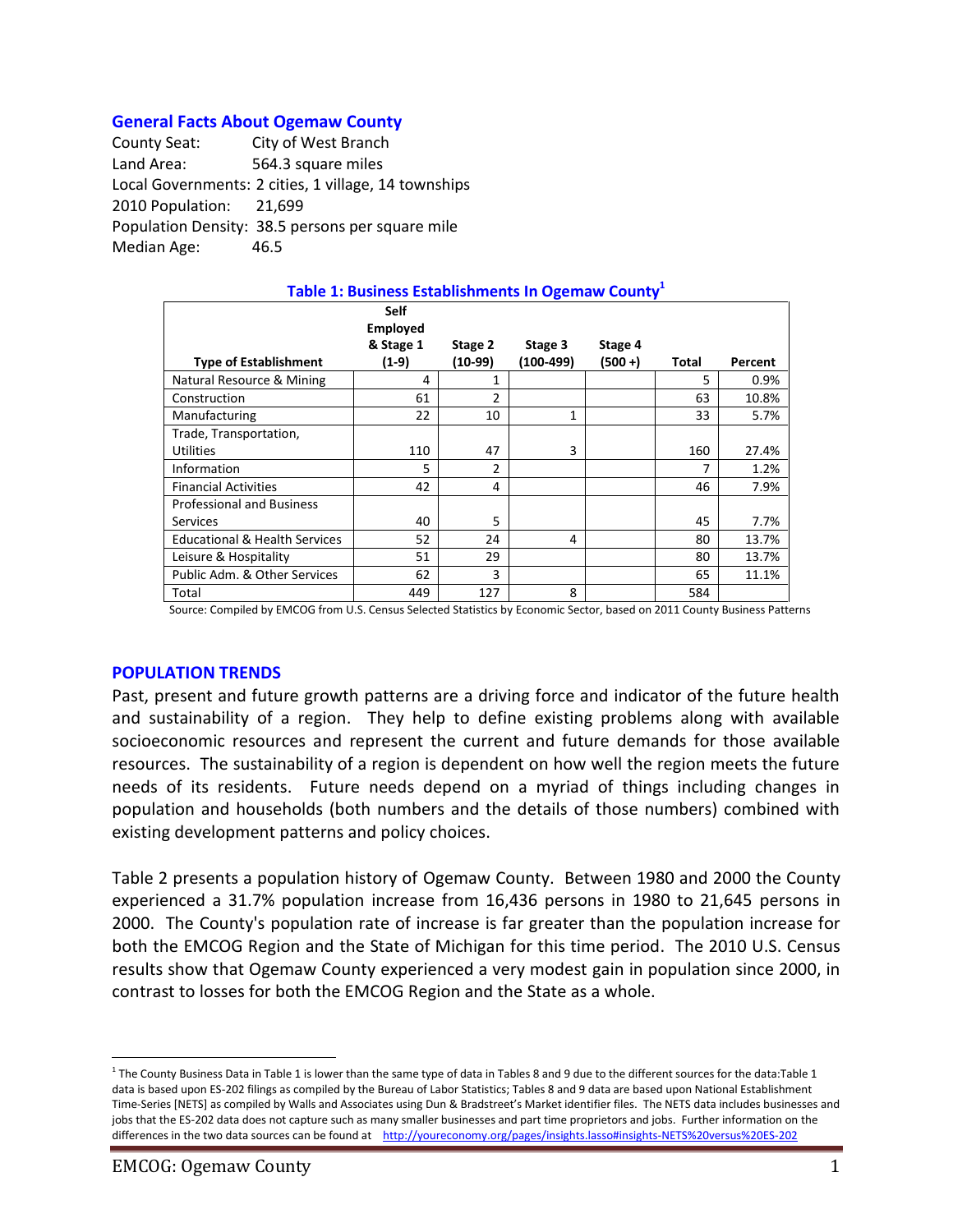|                      | Census    | <b>Census</b> | <b>Census</b> | <b>Census</b> | % Change    | % Change    |  |  |  |
|----------------------|-----------|---------------|---------------|---------------|-------------|-------------|--|--|--|
| <b>Jurisdiction</b>  | 1980      | 1990          | 2000          | 2010          | 1980 - 2000 | 2000 - 2010 |  |  |  |
| <b>Ogemaw County</b> | 16.436    | 18.681        | 21.645        | 21.699        | 31.7%       | 0.2%        |  |  |  |
| State                | 9,262,078 | 9,295,297     | 9.938.823     | 9,883,640     | 7.3%        | $-0.6%$     |  |  |  |
| <b>EMCOG Region</b>  | 769.929   | 753,723       | 796.598       | 780,869       | 3.5%        | $-2.0%$     |  |  |  |

#### **Table 2: Historic Population**

Source: Compiled by EMCOG from U. S. Census

Table 3 presents population estimates for Ogemaw County through the year 2040. These population estimates are based on a combination of average growth trends over the last four Decennial Censuses (1980, 1990, 2000 and 2010) and population estimates provided by the Michigan Department of Transportation.<sup>2</sup>

The average annual growth rate from 2010 to 2040 is shown on the right side of the table. Based on the population estimates Ogemaw County will experience an increase in population from the year 2010 to 2040 of 0.36% per year.

What is interesting to note in Table 3 are the Population subsets that make up the projections. In Ogemaw County there is a projected 4,715 combined population increase in both the ""Domestic Migration Under 65" and "Domestic Migration 65 and Older" subsets. However this growth is partially offset by a loss of -2,251 population in the "Natural Increase (birthsdeaths)"subset. The Region as a whole is forecast to experience a significant population increase from "International Migration" (21,200) as well as losses from "Natural Increase" (births – deaths) and "Domestic Migration Under 65" (-29,100 combined).

|                                | <u> Table 3. Fupulation Frujections. 2010 - 2040</u> |                                  |                                 |                                  |                                  |                                |                                       |  |  |
|--------------------------------|------------------------------------------------------|----------------------------------|---------------------------------|----------------------------------|----------------------------------|--------------------------------|---------------------------------------|--|--|
| <b>Jurisdiction</b>            | <b>Census</b><br>2010<br>(1,000's)                   | <b>MDOT</b><br>2020<br>(1,000's) | <b>MDOT</b><br>2030<br>1,000's) | <b>MDOT</b><br>2040<br>(1,000's) | Change<br>2010-2040<br>(1,000's) | Percent<br>Change<br>2010-2040 | Annual<br>Growth<br>Rate<br>2010-2040 |  |  |
| <b>Ogemaw County</b>           | 21.7                                                 | 22.5                             | 23.5                            | 24.2                             | 2.5                              | 11.5%                          | 0.36%                                 |  |  |
| <b>Population Subsets</b>      |                                                      |                                  |                                 |                                  |                                  |                                |                                       |  |  |
| Natural Increase               |                                                      | $-0.6$                           | $-0.7$                          | $-1.0$                           | $-2.3$                           |                                |                                       |  |  |
| <b>International Migration</b> |                                                      | 0.01                             | 0.01                            | 0.01                             | 0.03                             |                                |                                       |  |  |
| Domestic Migration 65+         |                                                      | 0.1                              | 0.4                             | 0.5                              | 1.0                              |                                |                                       |  |  |
| Domestic Migration Under 65    |                                                      | 1.3                              | 1.3                             | 1.1                              | 3.7                              |                                |                                       |  |  |
| <b>EMCOG</b>                   | 780.8                                                | 774.0                            | 766.1                           | 773.7                            | $-7.1$                           | $-0.9%$                        | $-0.03%$                              |  |  |
| <b>Population Subsets</b>      |                                                      |                                  |                                 |                                  |                                  |                                |                                       |  |  |
| Natural Increase               |                                                      | 5.9                              | $-3.4$                          | $-16.0$                          | $-13.5$                          |                                |                                       |  |  |
| <b>International Migration</b> |                                                      | 5.6                              | 7.0                             | 8.6                              | 21.2                             |                                |                                       |  |  |
| Domestic Migration 65+         |                                                      | $-0.2$                           | .06                             | 0.9                              | 0.8                              |                                |                                       |  |  |
| Domestic Migration Under 65    |                                                      | $-21.6$                          | $-.05$                          | 6.1                              | $-15.6$                          |                                |                                       |  |  |

## **Table 3: Population Projections: 2010 - 2040**

Source: Compiled by EMCOG from Michigan Department of Transportation Planning

 $\overline{a}$ 

 $^{2}$  The population numbers are shown in 1,000s for ease of reading the table.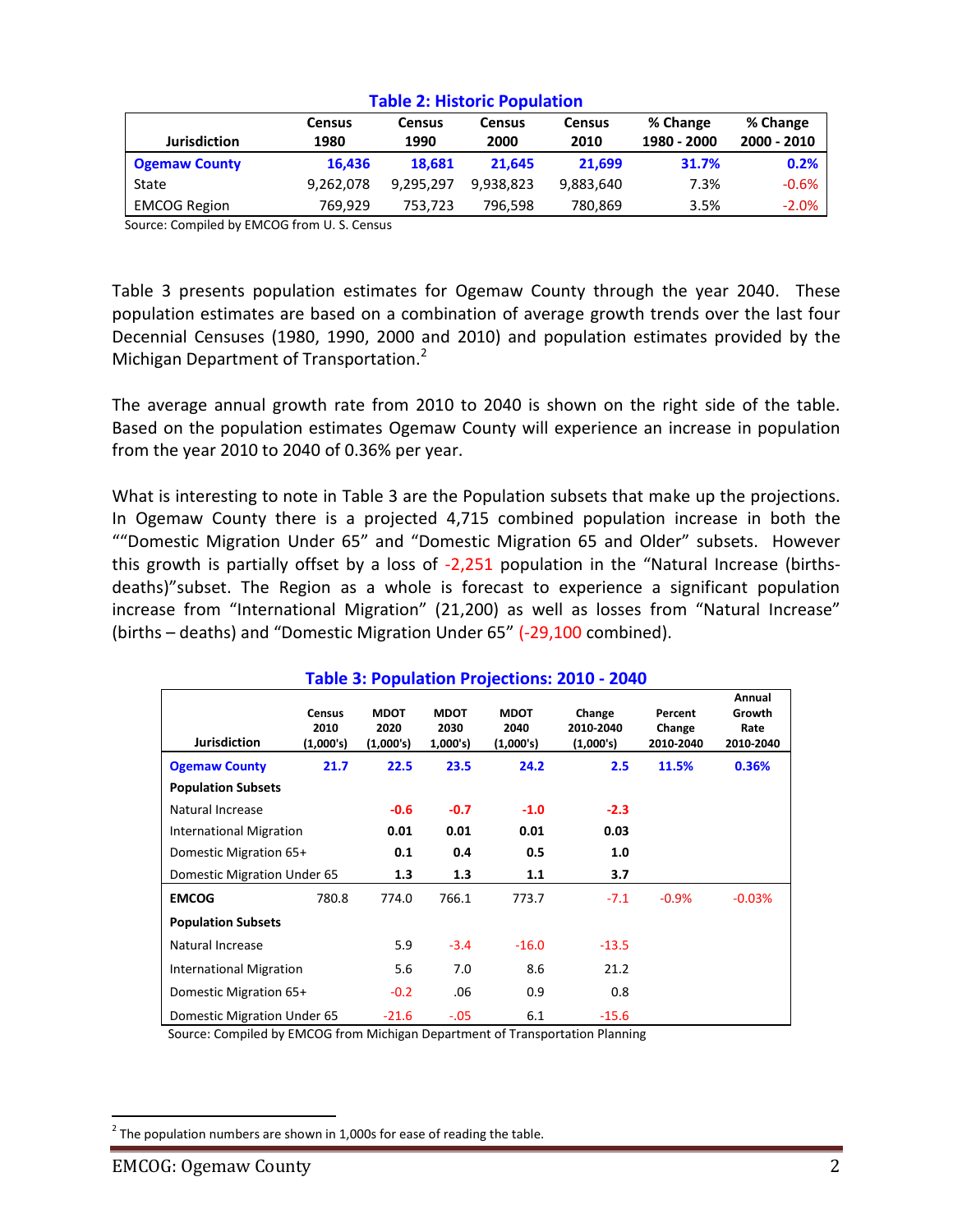Table 4 provides further detail of population forecasts for each city/village/township within Ogemaw County. The percent changes in population from 2010 to 2020 and from 2020 to 2040 are shown on the right side of the table. Based on population estimates the majority of the townships in Ogemaw County as well as the City of West Branch will experience an increase in population from the 2010 Census to 2020 ranging from a low of 0.4% (Cumming Township) to a high of 7.9% (City of West Branch). The population for the majority of townships and the City of West Branch are estimated to continue to increase from 2020 to 2040 by as much as 14.3% in Ogemaw Township. The exceptions are Goodar Township and Hill Township which are projected to experience a population decrease from 2010 to 2040.

NOTE: for the purpose of transportation planning the population forecasts as provided by MDOT were done by Traffic Analysis Zone (TAZ) within Ogemaw County. A TAZ boundary may include a city or village as well as a township. The Village of Prescott, Rose City and the City of West Branch were embedded within larger TAZs in the MDOT forecasts. EMCOG prepared forecasts for these cities and village based on their 2010 Census population and using the same growth assumptions that were used by MDOT for the TAZ in which they are located. The resulting balance of the affected TAZs were adjusted accordingly in the following table.

|                          |               |             |             | <b>Percent</b> | <b>Percent</b> |
|--------------------------|---------------|-------------|-------------|----------------|----------------|
|                          | <b>Census</b> | <b>MDOT</b> | <b>MDOT</b> | <b>Change</b>  | <b>Change</b>  |
| <b>Local Unit</b>        | 2010          | 2020        | 2040        | 2010-2020      | 2020-2040      |
| Churchill Township       | 1,713         | 1,816       | 2,021       | 6.0%           | 11.3%          |
| <b>Cumming Township</b>  | 698           | 701         | 706         | 0.4%           | 0.7%           |
| <b>Edwards Township</b>  | 1,413         | 1,459       | 1,549       | 3.2%           | 6.2%           |
| Foster Township          | 843           | 873         | 934         | 3.6%           | 6.9%           |
| Goodar Township          | 398           | 394         | 386         | $-1.0%$        | $-2.0%$        |
| <b>Hill Township</b>     | 1,361         | 1,358       | 1,350       | $-0.2%$        | $-0.5%$        |
| Horton Township          | 927           | 940         | 966         | 1.4%           | 2.8%           |
| <b>Klacking Township</b> | 614           | 628         | 656         | 2.3%           | 4.5%           |
| Logan Township           | 551           | 560         | 577         | 1.6%           | 3.1%           |
| Mills Township           | 4,291         | 4,554       | 5,076       | 6.1%           | 11.5%          |
| Ogemaw Township          | 1,223         | 1,317       | 1,506       | 7.7%           | 14.3%          |
| Prescott Village         | 266           | 270         | 278         | 1.5%           | 3.0%           |
| <b>Richland Township</b> | 648           | 658         | 677         | 1.5%           | 3.0%           |
| <b>Rose City</b>         | 653           | 656         | 660         | 0.4%           | 0.7%           |
| Rose Township            | 1,368         | 1,393       | 1,442       | 1.8%           | 3.5%           |
| West Branch City         | 2,139         | 2,309       | 2,647       | 7.9%           | 14.7%          |
| West Branch              |               |             |             |                |                |
| Township                 | 2,593         | 2,648       | 2,756       | 2.1%           | 4.1%           |
| <b>Ogemaw County</b>     | 21,699        | 22,533      | 24,189      | 3.8%           | 7.3%           |

#### **Table 4: Ogemaw County City, Village and Township Population Projections: 2010-2040**

 Source: Compiled by EMCOG from Michigan Department of Transportation Planning; MDOT Source: Institute for Research, Employment and the Economy, University of Michigan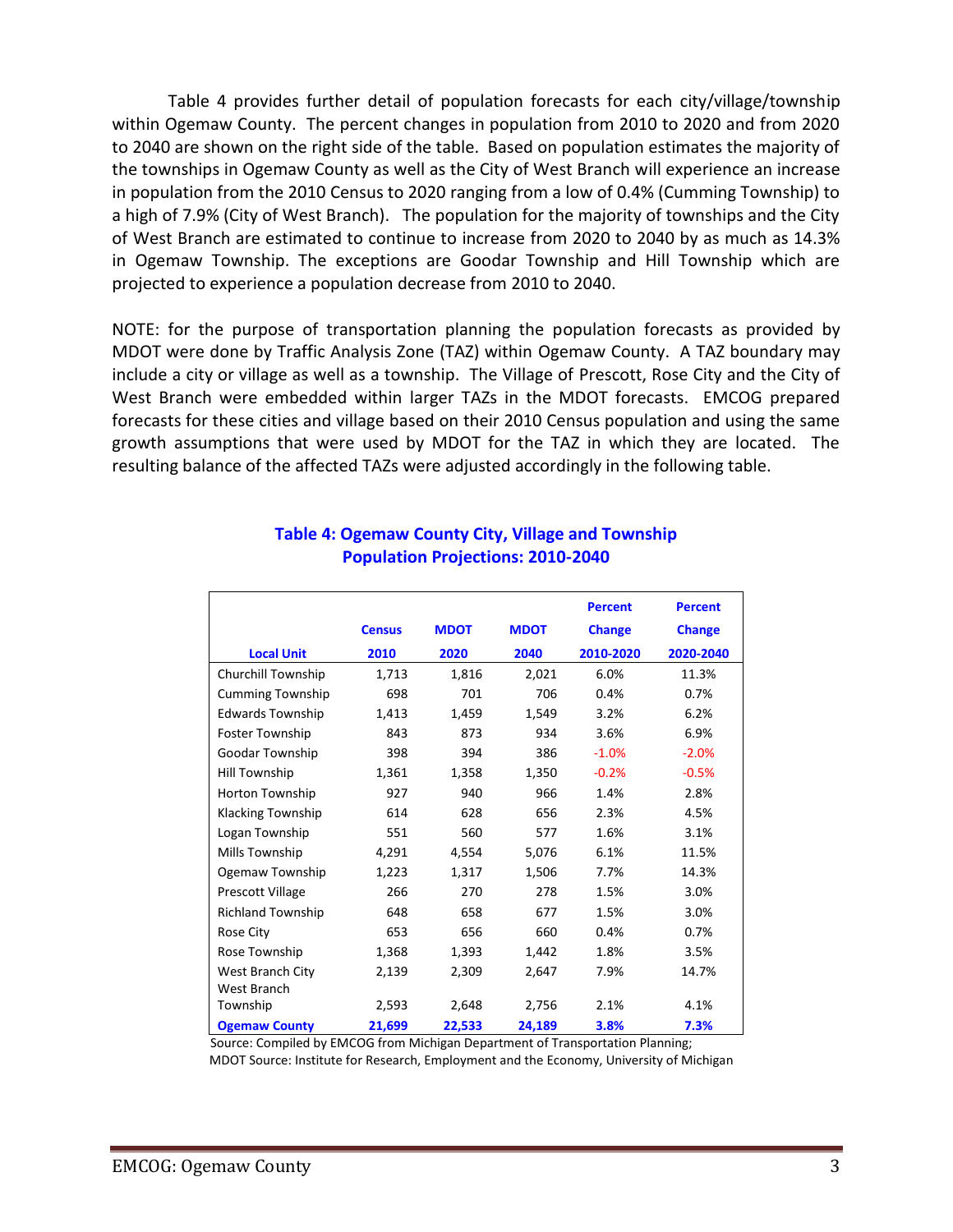Another element of population trends is the age of the population as it directly impacts availability of a workforce and the experience of the workforce and types of both public and private services needed by the population. Table 5 identifies the median age<sup>3</sup> for Ogemaw County for 4 decennial censuses (1980, 1990, 2000 and 2010). From 1980 to 2000 the median age in Ogemaw County increased by 26.6%. Since 2000 Ogemaw County experienced another 12.5% increase in its median age.

| Table 5: Median Age 1980 - 2010 |               |               |               |               |                   |                   |  |  |
|---------------------------------|---------------|---------------|---------------|---------------|-------------------|-------------------|--|--|
|                                 | <b>Census</b> | <b>Census</b> | <b>Census</b> | <b>Census</b> | Percent<br>Change | Percent<br>Change |  |  |
| <b>Jurisdiction</b>             | 1980          | 1990          | 2000          | 2010          | 1980 - 2000       | 2000 - 2010       |  |  |
| <b>Ogemaw County</b>            | 33.4          | 37.0          | 42.3          | 47.6          | 26.6%             | 12.5%             |  |  |
| <b>EMCOG Region</b>             | 28.8          | 33.2          | 37.2          | 39.7          | 29.2%             | 6.7%              |  |  |

#### **Table 5: Median Age 1980 - 2010**

Source: Compiled by EMCOG from U.S. Census

Table 6 presents household (HH) estimates for the cities, villages and townships within Ogemaw County through the year 2040. From 2010 to 2020 the number of households is projected to decrease by 3.3% countywide compared to a smaller increase in population of 0.3% indicating a slight shift to larger household size. For 2020 to 2040 the local units in the County are all forecast to experience a further decrease in the number of households of 12.3% countywide.

As noted earlier these estimates along with the population estimates in Tables 4 as well as the household estimates in Table 6 were developed by MDOT for transportation planning purposes and therefore were done by Traffic Analysis Zone (TAZ) within Ogemaw County. A TAZ boundary may include a city or village as well as a township. The Village of Prescott, Rose City and the City of West Branch were embedded within a larger TAZ in the MDOT forecasts. EMCOG prepared forecasts for these cities and the village based on their 2010 Census households and using the same growth assumptions that were used by MDOT for the TAZ in which they are located. The resulting balance of the affected TAZs were adjusted accordingly in the following table.

 $\overline{a}$ 

 $3$  The mid-point or the age at which 50% of the population is younger and 50% is older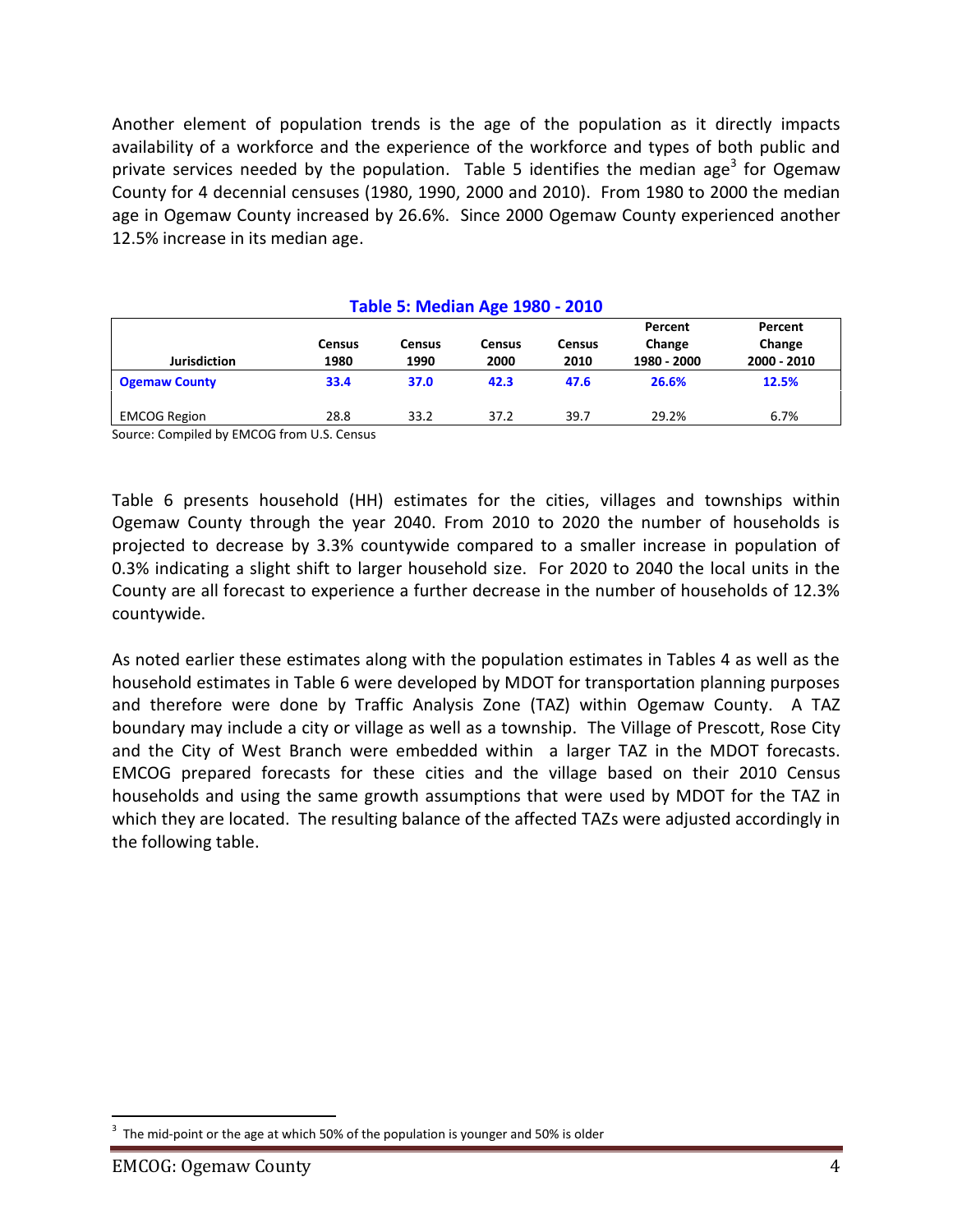|                          |           |       |        | <b>Percent</b> | <b>Percent</b> |
|--------------------------|-----------|-------|--------|----------------|----------------|
|                          | <b>HH</b> | HН    | HH     | <b>Change</b>  | <b>Change</b>  |
| <b>Local Unit</b>        | 2010      | 2020  | 2040   | 2010-2020      | 2020-2040      |
| Churchill Township       | 713       | 744   | 804    | 4.3%           | 8.1%           |
| <b>Cumming Township</b>  | 244       | 245   | 246    | 0.4%           | 0.6%           |
| <b>Edwards Township</b>  | 558       | 571   | 597    | 2.4%           | 4.5%           |
| Foster Township          | 380       | 390   | 410    | 2.7%           | 5.1%           |
| Goodar Township          | 205       | 204   | 202    | $-0.4%$        | $-1.0%$        |
| Hill Township            | 669       | 669   | 666    | $-0.1%$        | $-0.3%$        |
| Horton Township          | 384       | 388   | 396    | 1.1%           | 2.0%           |
| Klacking Township        | 258       | 262   | 271    | 1.7%           | 3.2%           |
| Logan Township           | 250       | 253   | 259    | 1.3%           | 2.3%           |
| Mills Township           | 1,854     | 1,934 | 2,091  | 4.3%           | 8.1%           |
| Ogemaw Township          | 470       | 496   | 547    | 5.5%           | 10.3%          |
| Prescott Village         | 131       | 133   | 135    | 1.2%           | 2.2%           |
| <b>Richland Township</b> | 245       | 248   | 253    | 1.2%           | 2.2%           |
| Rose City                | 288       | 289   | 291    | 0.4%           | 0.6%           |
| Rose Township            | 604       | 612   | 628    | 1.4%           | 2.5%           |
| West Branch City         | 1,006     | 1,062 | 1,173  | 5.6%           | 10.4%          |
| West Branch              |           |       |        |                |                |
| Township                 | 1,024     | 1,040 | 1,069  | 1.5%           | 2.8%           |
| <b>Ogemaw County</b>     | 9,283     | 9.541 | 10,040 | 2.8%           | 5.2%           |

### **Table 6: Ogemaw County City, Village and Township Household Projections: 2010-2040**

 Source: Compiled by EMCOG from Michigan Department of Transportation Planning; MDOT Source: Institute for Research, Employment and the Economy, University of Michigan

#### **EMPLOYMENT, JOBS AND SALES**

Economic activity and sustainability is reflected to a large degree by the number and types of jobs available. Labor force data indicate the extent to which people are able to find jobs, the rate at which they are dropping out of the labor force, and the percent of people unable to find work. "Labor Force" consists of those employed and those without a job but actively looking for one (unemployed). Those who are without a job and not looking for one and are no longer receiving unemployment compensation and services are not considered a part of the labor force.

Table 7 shows the 24-month average labor force and unemployment data for Ogemaw County and the EMCOG Region, along with the State and National data, for the years 2011 and 2012. Ogemaw County's unemployment rate of 9.4% is higher than the National, the State and the EMCOG rate.

|                                                                                                    |                          |                       |                         | 24 Month Average         |  |  |  |
|----------------------------------------------------------------------------------------------------|--------------------------|-----------------------|-------------------------|--------------------------|--|--|--|
| <b>Jurisdiction</b>                                                                                | <b>Total Labor Force</b> | <b>Total Employed</b> | <b>Total Unemployed</b> | <b>Unemployment Rate</b> |  |  |  |
| <b>Ogemaw County</b>                                                                               | 9.155                    | 8.293                 | 863                     | 9.4%                     |  |  |  |
| National                                                                                           | 154,329,000              | 141,769,500           | 12,559,500              | 8.1%                     |  |  |  |
| State                                                                                              | 4.650.500                | 4,249,000             | 402.000                 | 8.6%                     |  |  |  |
| <b>EMCOG Region</b>                                                                                | 356.608                  | 309.295               | 29.627                  | 8.3%                     |  |  |  |
| Source: Compiled by EMCOG from Mich, Department of Labor Market Information 2011-12. Data Evplorer |                          |                       |                         |                          |  |  |  |

#### **Table 7: 24-Month Labor Force and Unemployment**

Source: Compiled by EMCOG from Mich. Department of Labor Market Information 2011-12, Data Explorer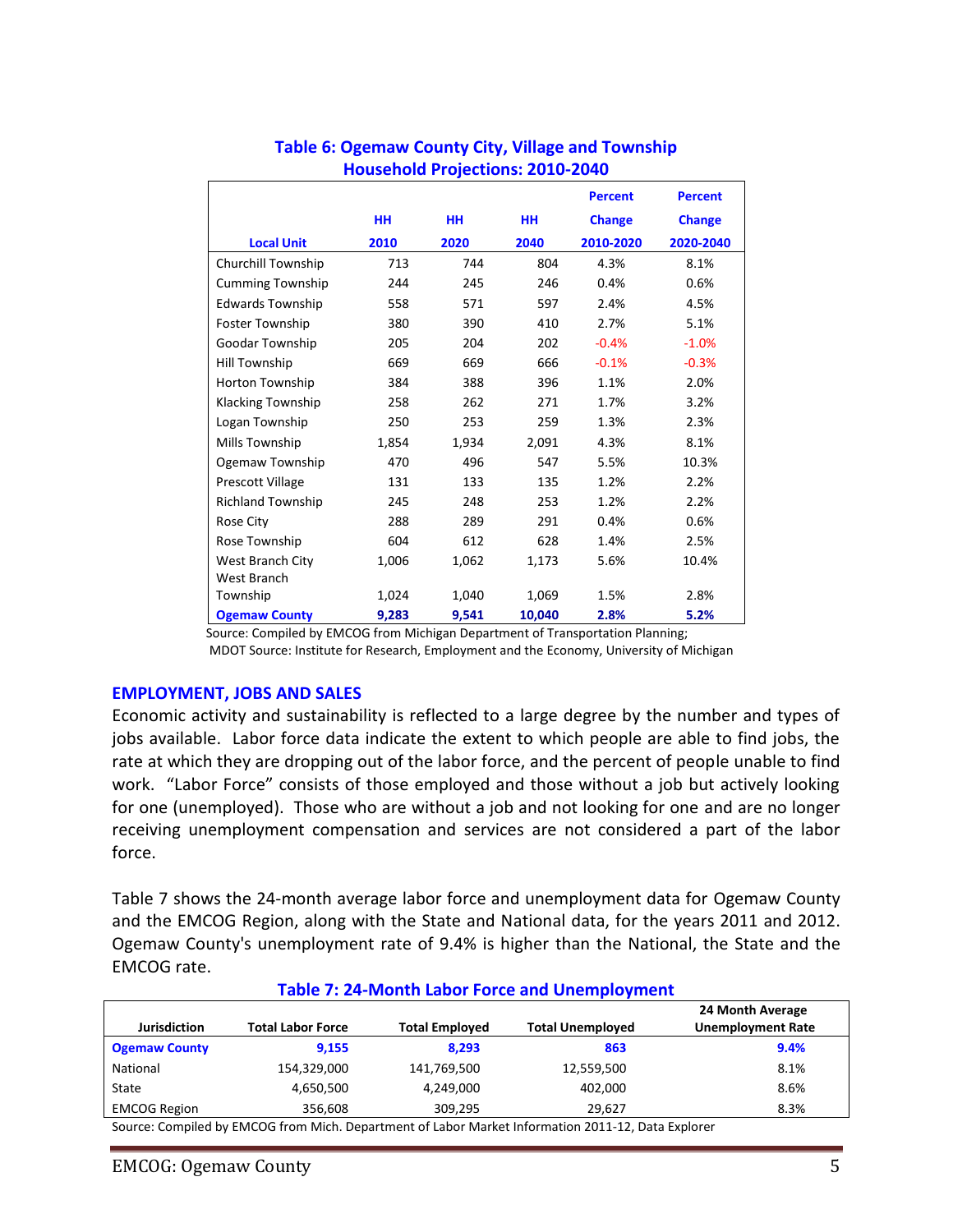The Ogemaw County unemployment rate of 9.4% is lower than the County's 2010-2011 rate of 10.3%. The unemployment rate is a mathematical calculation of dividing the number of unemployed (those people within the system of looking for work) by the labor force. As noted above, those who are without a job and are no longer in the system for receipt of unemployment and services are not included in the calculation of the unemployment rate. Since 2010-2011 both the labor force and the number of unemployed has decreased disproportionately to the increase in the number of employed. There can be several reasons for the decreased labor force and decreased number of unemployed ranging from an out migration of workers to other areas of Michigan and the Nation for jobs to dropping out of the system as unemployment benefits end.

The following two tables show the working population in Ogemaw County and where they work in relation to where they live.

Table 8 shows the impact of workers commuting into and out of Ogemaw County as well as a subset for the City of Ogemaw has on the daytime population. The 7,398 workers (defined as the amount of the resident population age 16 and older who were employed either full time or part time) who live within Ogemaw County (regardless of the location of their employment) is compared to the 7,279 people who work within Ogemaw County to derive an estimated daytime population. The result is that Ogemaw County's resident population decreases by -0.5% when factoring in workers who commute to work from inside and outside of the county. Even though the overall county daytime population decreases due to the number of workers who commute outside of the county to work, data for the City of West Branch show that many workers commute to the city to work with the daytime population estimated to increase by 125% within the city itself.

| <b>Ogemaw County</b>                                                                                                                                                                           |                                                                           |                                                               |                                                                                 |                                                                                        |                                                                                    |                                                                                                         |  |  |  |
|------------------------------------------------------------------------------------------------------------------------------------------------------------------------------------------------|---------------------------------------------------------------------------|---------------------------------------------------------------|---------------------------------------------------------------------------------|----------------------------------------------------------------------------------------|------------------------------------------------------------------------------------|---------------------------------------------------------------------------------------------------------|--|--|--|
| <b>County/MCD</b><br>(a)                                                                                                                                                                       | <b>Total</b><br><b>County/MCD</b><br><b>Resident</b><br><b>Population</b> | Total<br><b>Workers</b><br>Living in The<br><b>County/MCD</b> | <b>Total</b><br><b>Workers</b><br><b>Working in</b><br>the<br><b>County/MCD</b> | <b>Estimated</b><br><b>Daytime</b><br><b>Population</b><br>In the<br><b>County/MCD</b> | <b>Daytime</b><br><b>Population</b><br><b>Change Due</b><br>to<br><b>Commuting</b> | <b>Percent of</b><br><b>Daytime</b><br><b>Population</b><br><b>Change Due</b><br>to<br><b>Commuting</b> |  |  |  |
| Ogemaw<br>County                                                                                                                                                                               | 21.862                                                                    | 7.398                                                         | 7.279                                                                           | 21.743                                                                                 | $-119$                                                                             | $-0.5%$                                                                                                 |  |  |  |
| City of West<br><b>Branch</b>                                                                                                                                                                  | 2.238                                                                     | 960                                                           | 3.758                                                                           | 5.036                                                                                  | 2.798                                                                              | 125.0%                                                                                                  |  |  |  |
| (a) MCD or Minor Civil Divisions are local unit of government with either 2,500 workers living in or 2,500 workers<br>working in. The City of West Branch is the only MCD within Ogemaw County |                                                                           |                                                               |                                                                                 |                                                                                        |                                                                                    |                                                                                                         |  |  |  |

# **Table 8: Commuter Adjusted Daytime Population**

Source: Compiled by EMCOG from U.S. 2006-2010 Census Bureau American Community Survey 5 Year Estimates

Table 9 computes the Employment/Resident ratio by comparing the number of workers who both live and work within Ogemaw County to the number of workers employed within the County. A subset of the total for Ogemaw County is shown for the City of West Branch. As shown below, there are slightly fewer workers employed in Ogemaw County (7,279) than total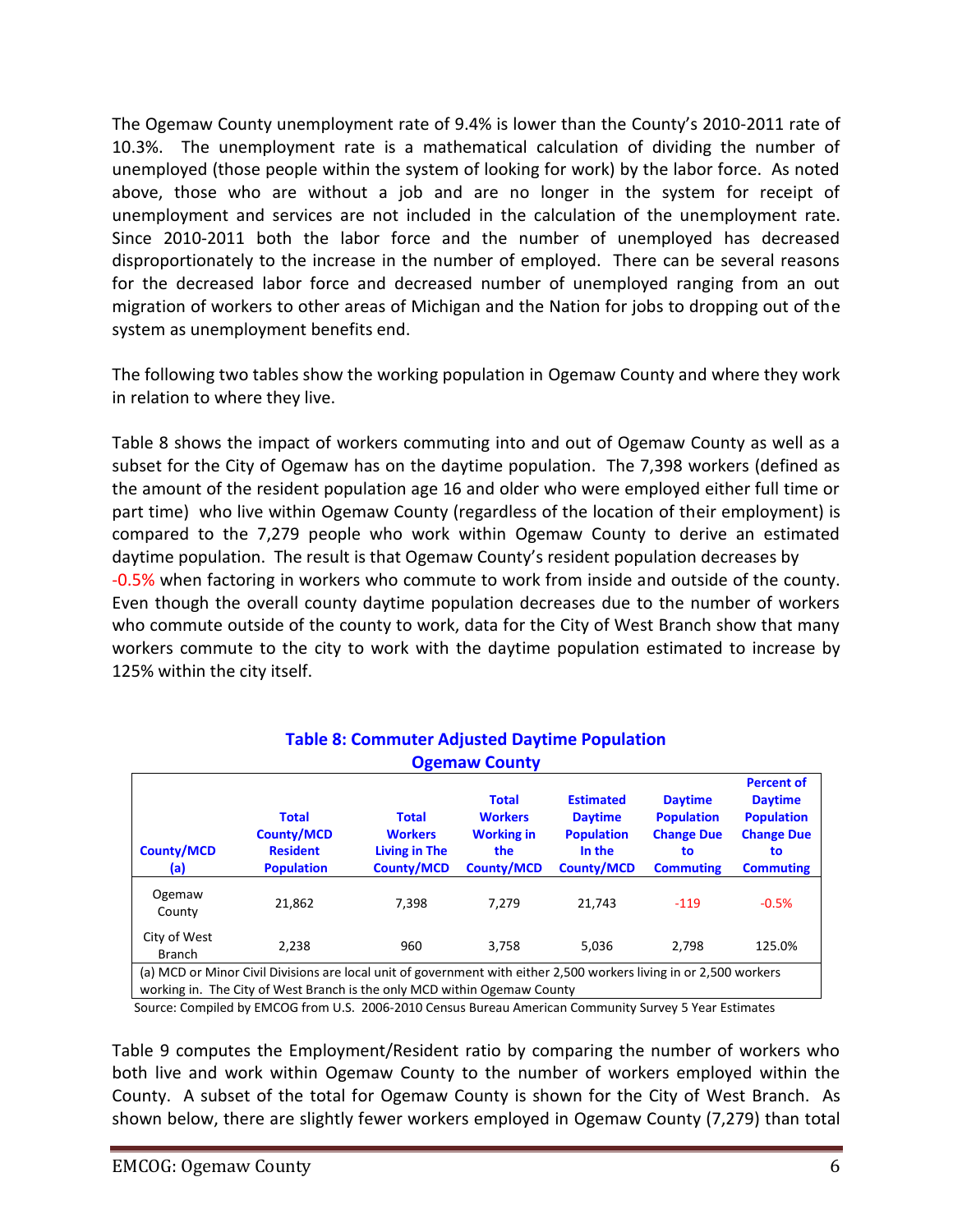workers who reside in Ogemaw County (7,398). Of the 7,398 working population living in the county, 5,323 actually work in the county. This equates to 72.0% of the workforce employed in Ogemaw County. This is reflected in the countywide Employment/Resident ratio of 0.98 which indicates that Ogemaw County exports a very small number of workers living within the county to other counties. There could be many reasons for this which this data does not provide insight into. In contrast (and consistent with the data in Table 8) the City of West Branch captures a significant number of workers from outside of the city. Out of the 3,758 workers in the City of West Branch only 960 live within the City for an Employment/Resident ratio of 3.91.

| <b>URCHIGW COUILY</b>                                                                                                                                                                           |                                                                                 |                                                                             |                                                                                          |                                                                                                        |                                                |  |  |  |  |
|-------------------------------------------------------------------------------------------------------------------------------------------------------------------------------------------------|---------------------------------------------------------------------------------|-----------------------------------------------------------------------------|------------------------------------------------------------------------------------------|--------------------------------------------------------------------------------------------------------|------------------------------------------------|--|--|--|--|
| <b>County/MCD</b><br>(a)                                                                                                                                                                        | <b>Total</b><br><b>Workers</b><br><b>Working</b><br>in the<br><b>County/MCD</b> | <b>Total</b><br><b>Workers</b><br><b>Living in The</b><br><b>County/MCD</b> | <b>Workers</b><br><b>Who Both</b><br>Live and<br><b>Work in the</b><br><b>County/MCD</b> | <b>Percent of</b><br><b>Workers</b><br><b>Who Both</b><br>Live and<br>Work in the<br><b>County/MCD</b> | Employment/<br><b>Resident</b><br><b>Ratio</b> |  |  |  |  |
| Ogemaw<br>County                                                                                                                                                                                | 7.279                                                                           | 7.398                                                                       | 5.323                                                                                    | 72.0%                                                                                                  | 0.98                                           |  |  |  |  |
| City of West<br><b>Branch</b>                                                                                                                                                                   | 3,758                                                                           | 960                                                                         | 529                                                                                      | 55.1%                                                                                                  | 3.91                                           |  |  |  |  |
| (a) MCD or Minor Civil Divisions are local unit of government with either 2,500 workers living in or 2,500<br>workers working in. The City of West Branch is the only MCD within Ogemaw` County |                                                                                 |                                                                             |                                                                                          |                                                                                                        |                                                |  |  |  |  |

#### **Table 9: Labor Export/Import Analysis Ogemaw County**

 Source: Compiled by EMCOG from U.S. 2006-2010 Census Bureau American Community Survey 5 Year Estimates

The next three tables focus on the types of business establishments in Ogemaw County and the number of jobs these businesses provide. Table 10 includes some further information about the business establishments<sup>4</sup> that are included in Table 1 (see page 1). The data in Table 10 is broken down into the following business sectors:

**Non-Commercial Sectors** are educational institutions, post offices, government agencies, and other nonprofit organizations.

**Non-Resident Sectors** are businesses that are located in the Region but whose headquarters are located in a different state. Note: Residents have more influence on job creation than establishments headquartered outside of the state.

**Resident Sectors** are either stand-alone businesses in the region or businesses with headquarters in either the County **or** in the state of Michigan.

Non-commercial sectors make up 7.2% of the businesses in Ogemaw County. 3.4% of the businesses fall into the non-resident sector. The majority of businesses (nearly 90%) are in the resident sector. Data for both Ogemaw County and EMCOG as a whole is also included in Table 10.

 $\overline{a}$  $<sup>4</sup>$  An establishment is defined as an economic unit that produces goods or services at a single physical location.</sup>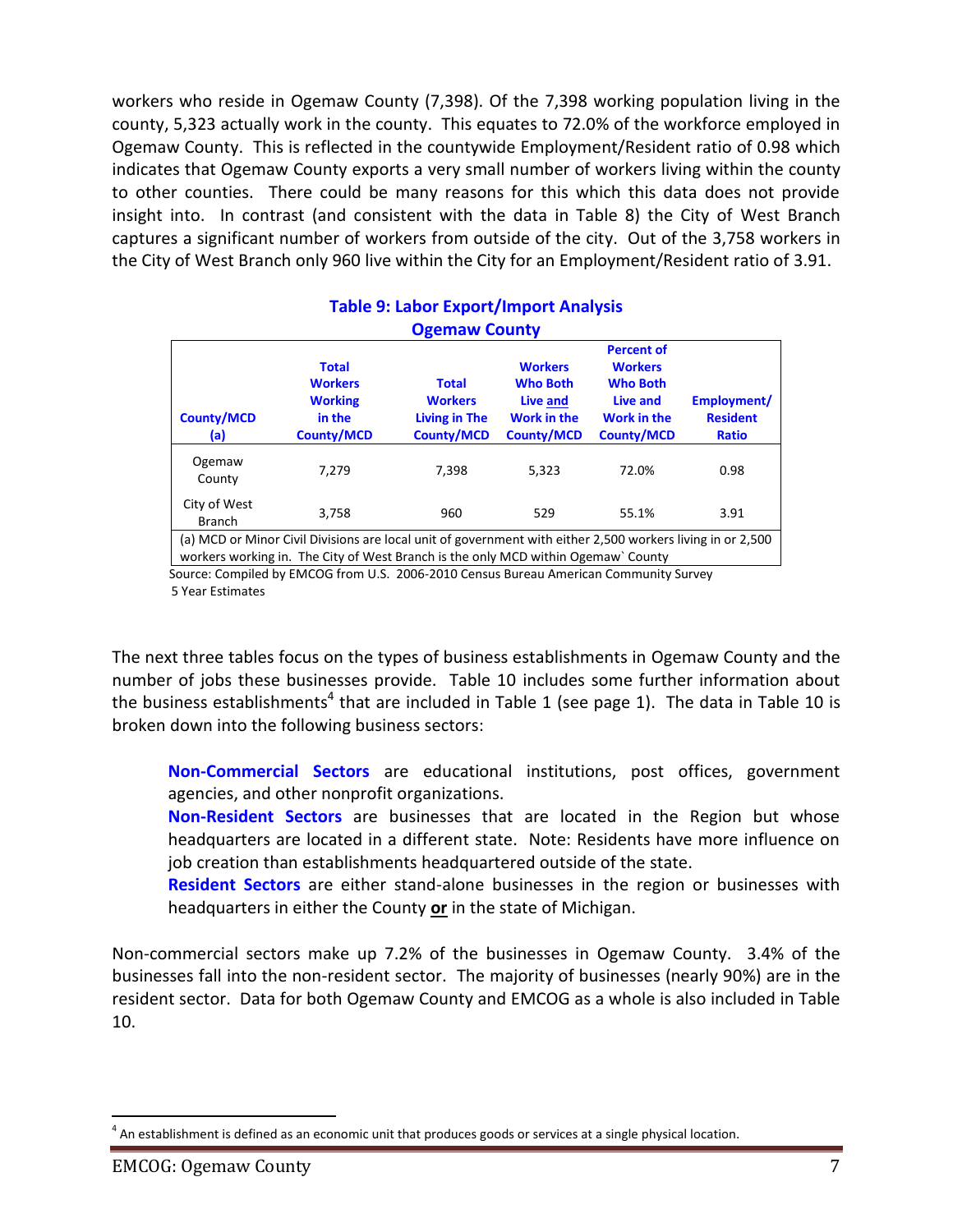| <b>Jurisdiction</b>                                          | Total  | <b>Non-Commercial</b> | <b>Non-Resident</b> | <b>Resident</b> |
|--------------------------------------------------------------|--------|-----------------------|---------------------|-----------------|
| <b>Ogemaw County</b>                                         | 1.759  | 126                   | 59                  | 1.574           |
| <b>EMCOG Region</b>                                          | 53.338 | 3.723                 | 1.668               | 47.947          |
| Source: Compiled by EMCOG from www.voureconomy.org 2009 data |        |                       |                     |                 |

#### **Table 10: Business Establishments By Sector**

Source: Compiled by EMCOG from <u>www.youreconomy.org</u> 2009 data

Table 11 provides a different perspective of the resident sector data from Table 10 (i.e., the businesses that are headquartered either within the county or the state). The resident sector businesses are further broken down into the following business stages:

**Self-employed** (1 employee) consists of small-scale business activity that can be conducted in homes (i.e., cottage establishments) as well as sole proprietorships.

**Stage 1 (2-9 employees)** includes partnerships, lifestyle businesses and startups. Stage 1 companies are generally focused on defining a market, developing a product or service, obtaining capital and finding customers.

**Stage 2 (10-99 employees)** are typically at a phase where the company has a proven product, and survival is no longer a daily concern. Stage 2 companies generally begin to develop infrastructure and standardize operational systems. Company leaders delegate more and wear fewer hats.

**Stage 3 (100-499 employees**) companies are typically at an expansion stage as a company broadens its geographic reach, adds new products and pursues new markets. Stage 3 companies introduce formal processes and procedures, and the founder is less involved in daily operations and more concerned with managing the business culture and change.

**Stage 4 (500+ employees**) companies are typically at the point of dominating their industry and are focused on maintaining and defending their marketing position. Key objectives at this stage are controlling expenses, productivity, globalization and managing market niches.

These stages help to define the needs of businesses to support their growth which can help Ogemaw County and the EMCOG Region to better leverage resources. Regardless of their industry sector, companies in the same developmental stage experience similar challenges. Also, as companies move through these stages, not only do their internal needs change but their external needs such as what services they need from the community, also change.

The data in Table 11 shows that over 92% of the resident sector businesses in Ogemaw County are either self-employed or Stage 1 businesses. The majority of the remaining resident businesses are Stage 2 (7.4%). Stage 3 businesses (100-499 employees) make up 0.3% of total resident businesses. There are no Stage 4 businesses (500+ employees) in Ogemaw County.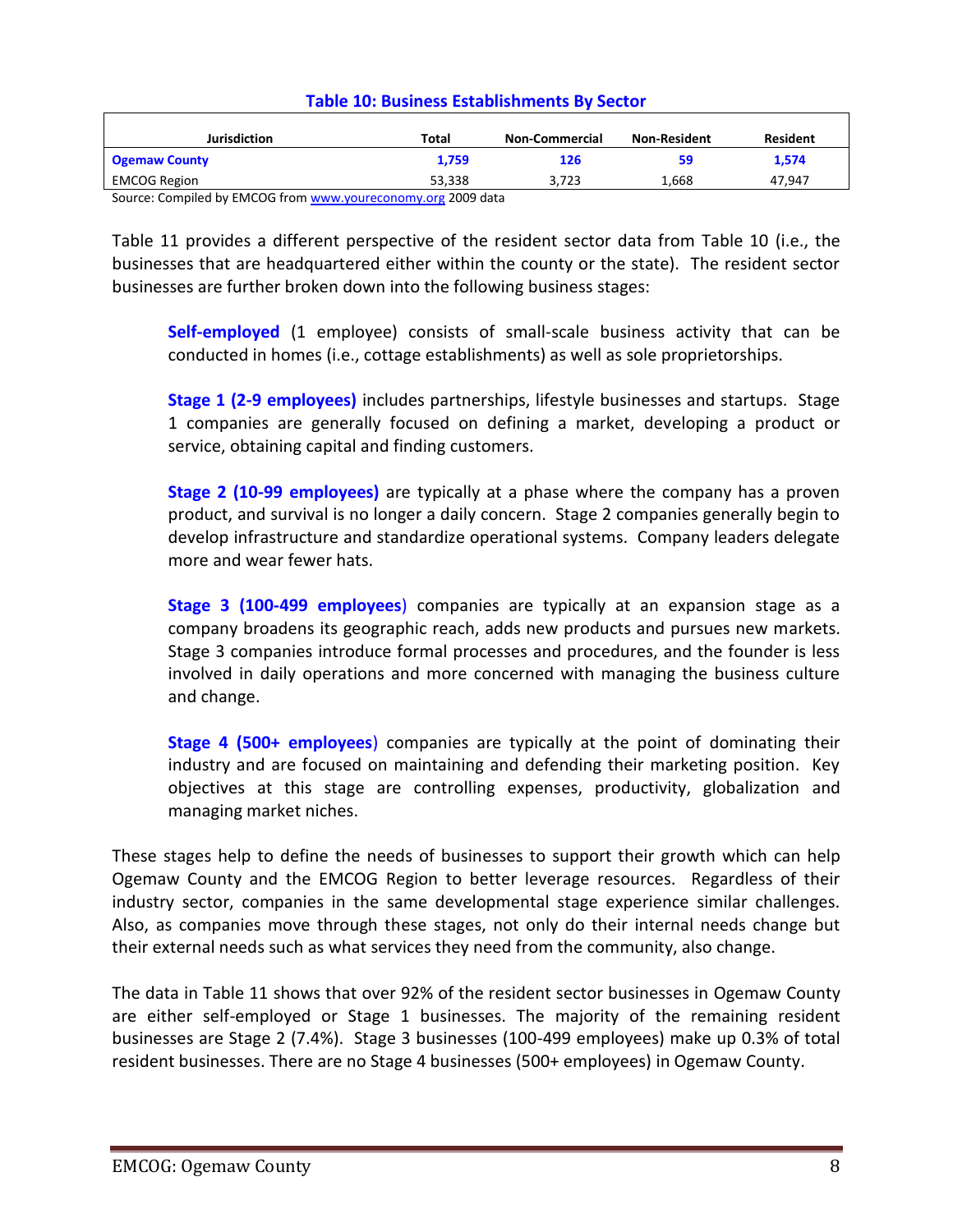| Table 11. Resident Sector Dusinesses by Stage |                         |                          |                            |                              |                           |  |  |  |
|-----------------------------------------------|-------------------------|--------------------------|----------------------------|------------------------------|---------------------------|--|--|--|
| <b>Jurisdiction</b>                           | Self<br><b>Emploved</b> | Stage 1<br>2-9 employees | Stage 2<br>10-99 employees | Stage 3<br>100-499 employees | Stage 4<br>500+ employees |  |  |  |
| <b>Ogemaw County</b>                          | 580                     | 873                      | 117                        |                              |                           |  |  |  |
| <b>EMCOG Region</b>                           | 18,858                  | 25,040                   | 3,800                      | 223                          | 26                        |  |  |  |

**Table 11: Resident Sector Businesses by Stage**

Source: Compiled by EMCOG fro[m www.youreconomy.org](http://www.youreconomy.org/) 2009 data

The previous two tables (10 and 11) focus on the number of business establishments by sector and by stage for the dominant Resident Sector. The following two tables focus on the jobs that these business sectors and stages provide.

Table 12 shows the allocation of jobs by business sector (i.e., non-commercial, non-resident and resident) in Ogemaw County and for the EMCOG Region as a whole. The data is consistent with the findings in Table 6: the majority of jobs within Ogemaw County are in the resident sector (71%). The smallest portion of jobs (14%) is associated with businesses in the non-resident sector.

| <b>Table 12: Resident Jobs By Business Sector</b> |         |                                                              |                     |                 |  |  |
|---------------------------------------------------|---------|--------------------------------------------------------------|---------------------|-----------------|--|--|
|                                                   | Total   | Jobs                                                         | Jobs                | Jobs            |  |  |
| Local                                             | Jobs    | <b>Non-Commercial</b>                                        | <b>Non-Resident</b> | <b>Resident</b> |  |  |
| <b>Ogemaw County</b>                              | 9.517   | 1.332                                                        | 1,439               | 6,746           |  |  |
| <b>EMCOG Region</b>                               | 349.831 | 59,136                                                       | 44.101              | 246.594         |  |  |
|                                                   |         | Source: Compiled by EMCOG from www.voureconomy.org 2009 data |                     |                 |  |  |

Source: Compiled by EMCOG fro[m www.youreconomy.org](http://www.youreconomy.org/) 2009 data

In Table 13 the resident sector jobs are further broken down by business stage (see the text for Table 11 for an explanation of Business Stages).

The majority of jobs from resident businesses in Ogemaw County are at Stage 1 and Stage 2 companies (80% combined) while 11% of jobs are from Stage 3 businesses (100 to 499 employees). There are no jobs from Stage 4 businesses (500+ employees). Nearly 9% of jobs are through self employment.

#### **Table 13: Resident Business Jobs By Stage**

| <b>Jurisdiction</b>                                                                                                                                                                                                                             | Self Employed<br>Jobs | Stage 1 Jobs<br>2-9 employees | Stage 2 Jobs<br>10-99 employees | Stage 3 Jobs<br>100-499 employees | Stage 4 Jobs<br>500+ employees |
|-------------------------------------------------------------------------------------------------------------------------------------------------------------------------------------------------------------------------------------------------|-----------------------|-------------------------------|---------------------------------|-----------------------------------|--------------------------------|
| <b>Ogemaw County</b>                                                                                                                                                                                                                            | 580                   | 2.687                         | 2.735                           | 744                               |                                |
| <b>EMCOG Region</b>                                                                                                                                                                                                                             | 18.858                | 77.210                        | 87,808                          | 39.893                            | 22,825                         |
| $C_{2}$ and $C_{3}$ and $C_{4}$ and $C_{5}$ and $C_{6}$ and $C_{7}$ and $C_{7}$ and $C_{7}$ and $C_{7}$ and $C_{7}$ and $C_{7}$ and $C_{7}$ and $C_{7}$ and $C_{7}$ and $C_{7}$ and $C_{7}$ and $C_{7}$ and $C_{7}$ and $C_{7}$ and $C_{7}$ and |                       |                               |                                 |                                   |                                |

Source: Compiled by EMCOG from youreconomy.org 2009 data

The next two tables (14 and 15) show the annual sales (2009) by business type in Ogemaw County. Table 10 identifies sales by business sector. Resident Businesses make up nearly 90% of businesses (see Table 6) and generate 72% of sales within Ogemaw County.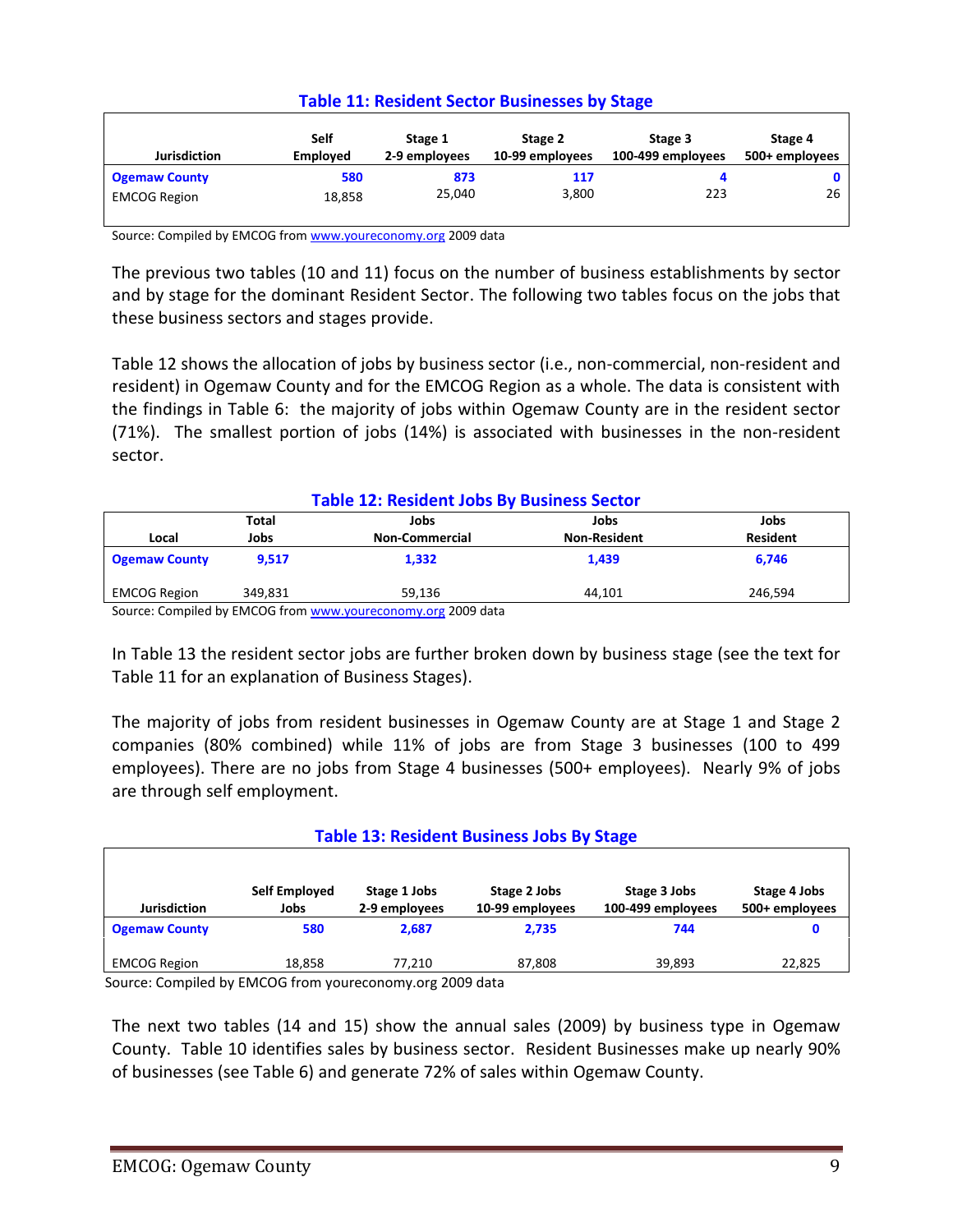#### **Table 14: Sales by Business Sector**

| Local                | <b>Total</b><br><b>Sales</b><br>(1,000s) | <b>Sales</b><br><b>Non-Commercial</b><br>(1,000s) | <b>Sales</b><br><b>Non-Resident</b><br>(1,000s) | <b>Sales</b><br><b>Resident</b><br>(1,000s) |
|----------------------|------------------------------------------|---------------------------------------------------|-------------------------------------------------|---------------------------------------------|
| <b>Ogemaw County</b> | 830,249.8                                | 49.897.3                                          | 183,351.2                                       | 597,001.3                                   |
| <b>EMCOG Region</b>  | 37,113,736.1                             | 2,596,650.7                                       | 6,846,775.5                                     | 27,670,309.9                                |

Source: Compiled by EMCOG from www.youreconomy.org data 2009 data

In Table 15 the Resident Business sector sales are broken down by Stage. Stage 2 businesses make up about 44% of sales within Ogemaw County. The Self-Employed and Stage 1 businesses make up nearly 47% of all sales; while the Stage 3 businesses make up less than 10% of sales. These numbers demonstrate the importance of the self-employed and smaller businesses (less than 10 employees) to the County's economy.

#### **Table 15: Resident Sales by Stage**

| <b>Jurisdiction</b>  | Self Employed<br><b>Sales</b><br>(1,000s) | <b>Stage 1 Sales</b><br>(1,000s)<br>2-9 employees | <b>Stage 2 Sales</b><br>(1,000s)<br>10-99 employees | Stage 3 Sales<br>(1,000s)<br>100-499 employees | <b>Stage 4 Sales</b><br>(1,000s)<br>500+ employees |
|----------------------|-------------------------------------------|---------------------------------------------------|-----------------------------------------------------|------------------------------------------------|----------------------------------------------------|
| <b>Ogemaw County</b> | 38.917.9                                  | 230,109.7                                         | 262,052.1                                           | 56,921.5                                       |                                                    |
| <b>EMCOG Region</b>  | 1,352,333.2                               | 6,893,406.6                                       | 10,550,013.8                                        | 5,476,659.6                                    | 3,397,897.7                                        |

Source: Compiled by EMCOG from youreconomy.org 2009 data

Table 16 demonstrates how businesses in Ogemaw County have fared regarding their sales during the economic downturn from 2006 through 2009 by showing the percent change in sales during this four year period. The numbers are red (negative) for the Stage 1 through 3 businesses. Stage 3 businesses fared worse with a -42.85% decrease in sales. In contrast the self-employed companies experienced a nearly 3% increase in sales during the same four year timeframe. *The majority of the counties within the EMCOG Region experienced very slight reductions in sales from smaller companies (less than 10 employees) and in some cases sales for these smaller companies grew during the 2006-2009 timeframe.*

#### **Table 16: Percent Change from 2006-2009: Resident Sales by Stage**

| <b>Jurisdiction</b>  | Self Employed<br><b>Sales</b> | <b>Stage 1 Sales</b><br>2-9 employees | <b>Stage 2 Sales</b><br>10-99 employees | <b>Stage 3 Sales</b><br>100-499 employees | <b>Stage 4 Sales</b><br>500+ employees |
|----------------------|-------------------------------|---------------------------------------|-----------------------------------------|-------------------------------------------|----------------------------------------|
| <b>Ogemaw County</b> | 2.9%                          | $-3.7\%$                              | -7.8%                                   | $-42.5%$                                  |                                        |
| <b>EMCOG Region</b>  | $-0.3%$                       | $-1.1%$                               | $-10.1%$                                | $-21.9%$                                  | $-21.0%$                               |

Source: Compiled by EMCOG from youreconomy.org data

Tables 17 through 19 present business establishment data for openings and closures; expansions and downsizing; and movement of businesses in and out of Ogemaw County during the period 2006 – 2009.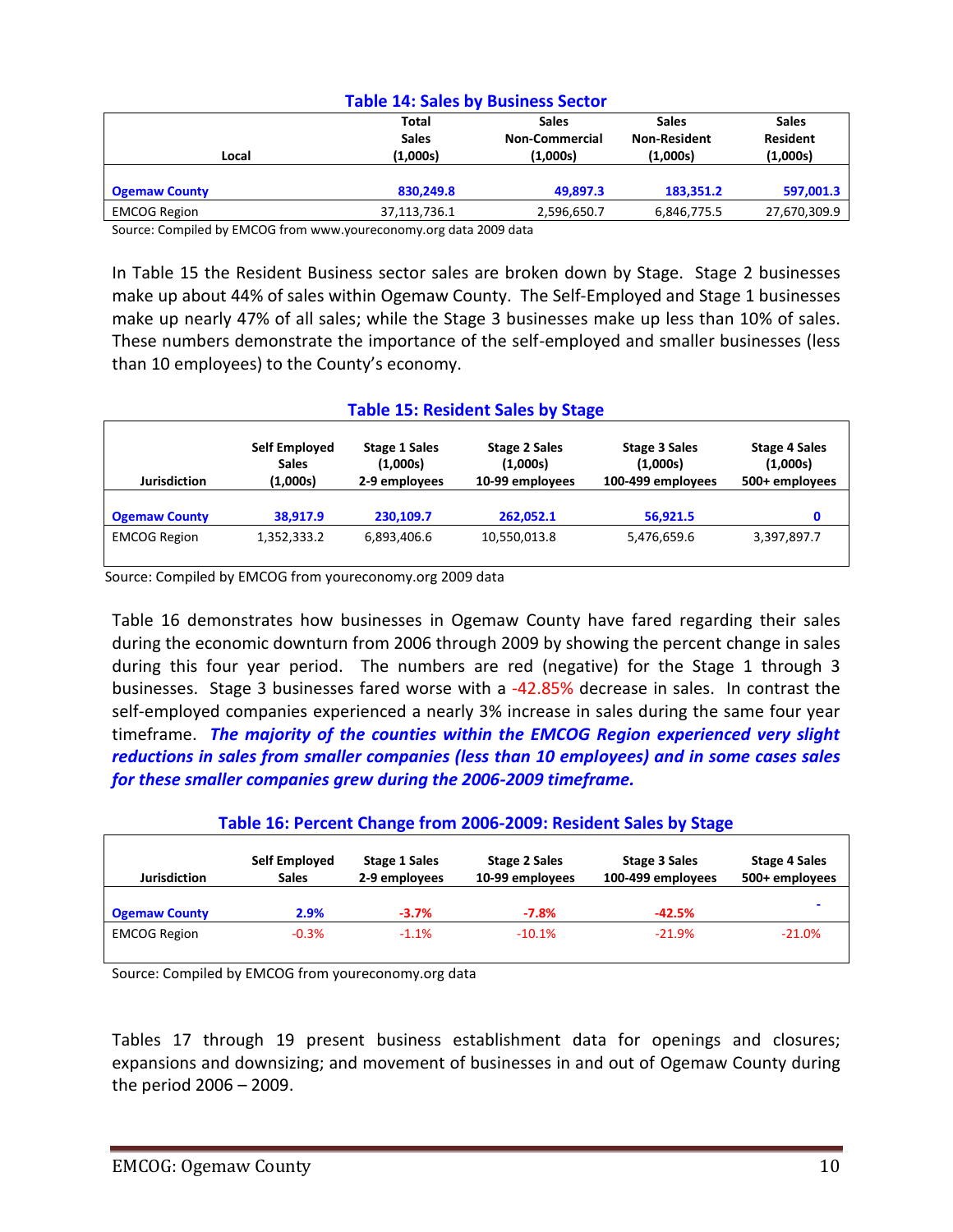Table 17 presents the number of establishments that opened and closed from 2006 through 2009 and calculates the net increase of establishments.

Within Ogemaw County 413 business establishments opened and 375 closed. The closed establishments equal 91% of the opened establishments, resulting in a net gain of 9% opened establishments. In other words, for every 1 establishment that opened in Ogemaw County 0.9 establishments closed. Ogemaw County's experience is very similar to the experience of the EMCOG Region and the State as a whole which both experienced close to a 1 to 1 ratio.

|                      |                     |                            |                                | <b>Net Percent</b>  |
|----------------------|---------------------|----------------------------|--------------------------------|---------------------|
| <b>Jurisdiction</b>  | Opened<br>2006-2009 | <b>Closed</b><br>2006-2009 | <b>Net Opened</b><br>2006-2009 | Opened<br>2006-2009 |
| <b>Ogemaw County</b> | 413                 | $-375$                     | 38                             | 9%                  |
| State of Michigan    | 213,007             | $-201,869$                 | 11,138                         | 5%                  |
| <b>EMCOG Region</b>  | 13,038              | $-12.621$                  | 417                            | 3%                  |

#### **Table 17: Establishments Opened and Closed 2006 - 2009**

Source: Compiled by EMCOG from www.youreconomy.org

Establishments: non commercial, non resident, resident

Net Opened = the difference between openings and closings of establishments

Table 18 presents the number of establishments that either expanded (i.e., increased jobs) or contracted (i.e., downsized/reduced the labor force) from 2006 through 2009, and calculates the net increase of business expansions.

Within Ogemaw County 116 business establishments expanded while 79 contracted during 2006–2009. The contracted (downsized) establishments equal 68% of the expanded establishments resulting in a net gain of 32% of expanded establishments. In other words, for every 1 establishment that expanded in Ogemaw County, 0.68 establishments contracted or downsized. The EMCOG Region experienced 0.5 business contractions per 1 business expansion and the State experienced 0.4 businesses contractions per 1 business expansion.

#### **Table 18: Establishments Expanded or Contracted 2006 - 2009**

|                      |           |            |                     | <b>Net Percent</b> |
|----------------------|-----------|------------|---------------------|--------------------|
|                      | Expanded  | Contracted | <b>Net Expanded</b> | Expanded           |
| <b>Jurisdiction</b>  | 2006-2009 | 2006-2009  | 2006-2009           | 2006-2009          |
| <b>Ogemaw County</b> | 116       | -79        | 37                  | 32%                |
| State of Michigan    | 58,800    | $-25.818$  | 32.982              | 56%                |
| <b>EMCOG Region</b>  | 3.718     | $-1.949$   | 1.769               | 48%                |

Source: Compiled by EMCOG from www.youreconomy.org

Establishments: non commercial, non resident, resident

Net Expanded = the difference between establishments that increased jobs and those that downsized.

Table 19 shows a different data set for business activity during the 2006 – 2009 timeframe: the number of establishments that either moved in or out of Ogemaw County.

Within Ogemaw County 30 business establishments moved in and 26 moved out during 2006 – 2009 for a net gain of 4 business establishments. In other words, for every 1 business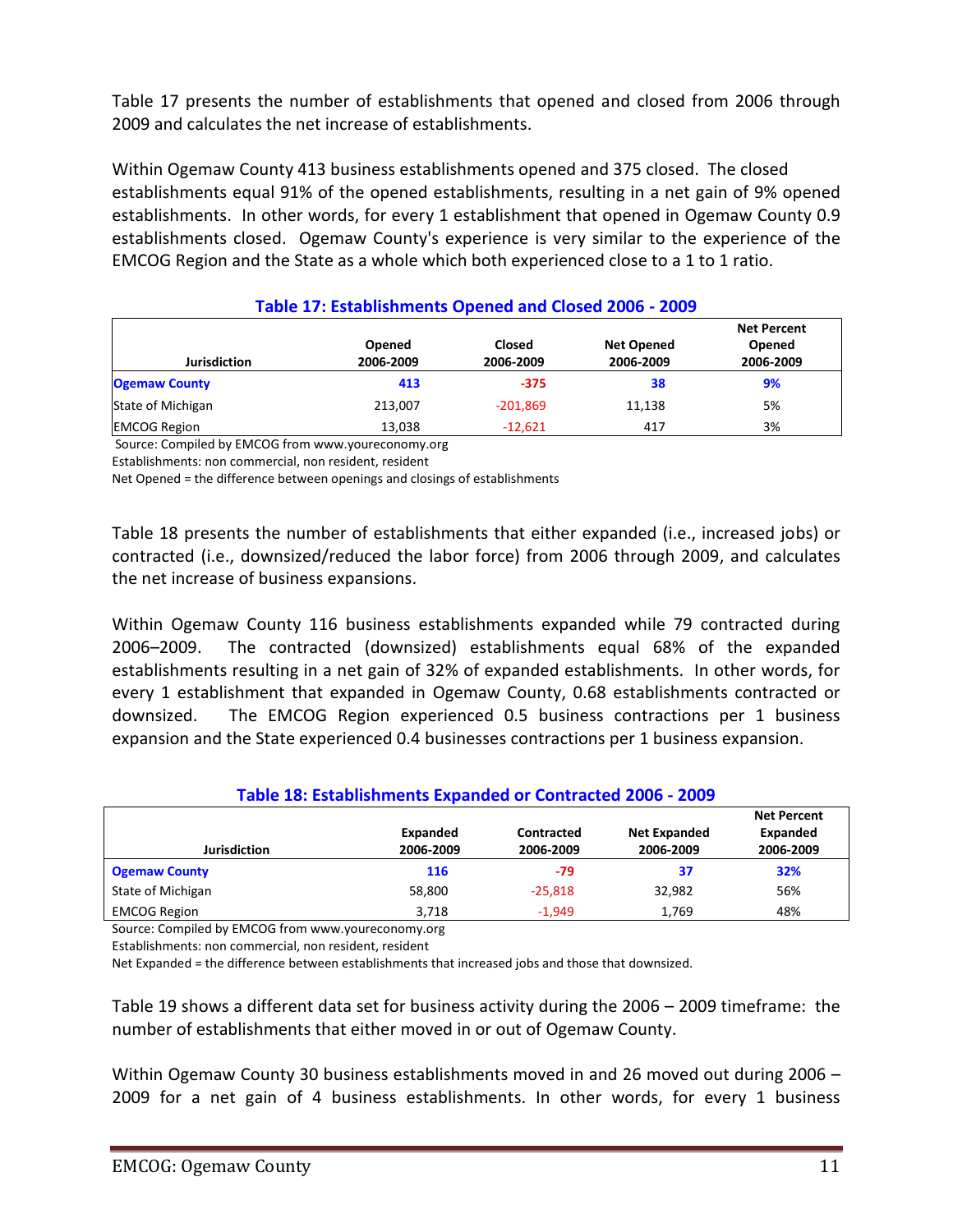establishment that moved into the County 0.9 moved out. The County's experience is better than the experience of the EMCOG Region and the statewide experience.

| Table 19: Establishments Moving Into and Out of the Area 2006 - 2009 |                     |           |           |           |  |  |
|----------------------------------------------------------------------|---------------------|-----------|-----------|-----------|--|--|
|                                                                      | Net Percent Move In |           |           |           |  |  |
| <b>Jurisdiction</b>                                                  | 2006-2009           | 2006-2009 | 2006-2009 | 2006-2009 |  |  |
| <b>Ogemaw County</b>                                                 | 30                  | $-26$     |           | 13%       |  |  |
| State of Michigan                                                    | 1,687               | $-2.927$  | $-1.240$  | $-74%$    |  |  |
| <b>EMCOG Region</b>                                                  | 618                 | $-702$    | -84       | $-14%$    |  |  |

Source: Compiled by EMCOG from www.youreconomy.org

Establishments: non commercial, non resident, resident

Net Moved In = the difference between establishments that moved in and those that moved out.

Tables 20 through 22 present the **job impact** of business establishment activity regarding openings and closures; expansions and downsizing; and moving in and out of the area (from Tables 17 through 19)

Table 20 shows the number of jobs impacted by the opening and closing of business establishments from 2006 through 2009 (from Table 13) and calculates the net increase of jobs.

Within Ogemaw County 1,401 jobs were created due to opened business establishments and 1,469 jobs were lost due to business closures. The job losses due to closures equal 105% of the jobs created resulting in a net loss of -5% of the opened establishment jobs. In other words, for every 1 job gained by a business opening, 1.05 jobs were lost due to business closures. Ogemaw County's experience of net job loss is better than the experience for EMCOG (2.2 jobs lost for every 1 job gained) and the State as a whole (2.1 jobs lost for every 1 job gained) during the same time period.

#### **Table 20: Jobs Impacted By Opening and Closing Establishments 2006 - 2009**

| Jurisdiction         | <b>Opened Jobs</b><br>2006-2009 | <b>Closed Jobs</b><br>2006-2009 | <b>Net Opened Jobs</b><br>2006-2009 | <b>Net Percent</b><br><b>Opened Jobs</b><br>2006-2009 |
|----------------------|---------------------------------|---------------------------------|-------------------------------------|-------------------------------------------------------|
| <b>Ogemaw County</b> | 1,401                           | $-1.469$                        | -68                                 | -5%                                                   |
| State of Michigan    | 551,322                         | $-1,138,029$                    | -586.707                            | $-106%$                                               |
| <b>EMCOG Region</b>  | 28,168                          | $-62.488$                       | $-34.320$                           | $-122%$                                               |

Source: Compiled by EMCOG from www.youreconomy.org

Establishments: non commercial, non resident, resident

Net Opened Jobs = the difference between jobs created from opened establishments and jobs lost due to closures.

Table 21 shows the number of jobs impacted by the expansion and contraction (downsizing) of business establishments from 2006 through 2009.

Within Ogemaw County 296 jobs were created due to expansion of business establishments while 291 jobs were lost due to business downsizing. The job losses equal 98% of the jobs created, resulting in a net increase of 2% of the expanded establishment jobs. In other words, for every 1 job created 0.98 jobs were lost. The County's experience of net job gain is not as positive as for the EMCOG Region (0.46 jobs lost for every 1 job created) and the State (0.6 jobs lost for every 1 job created).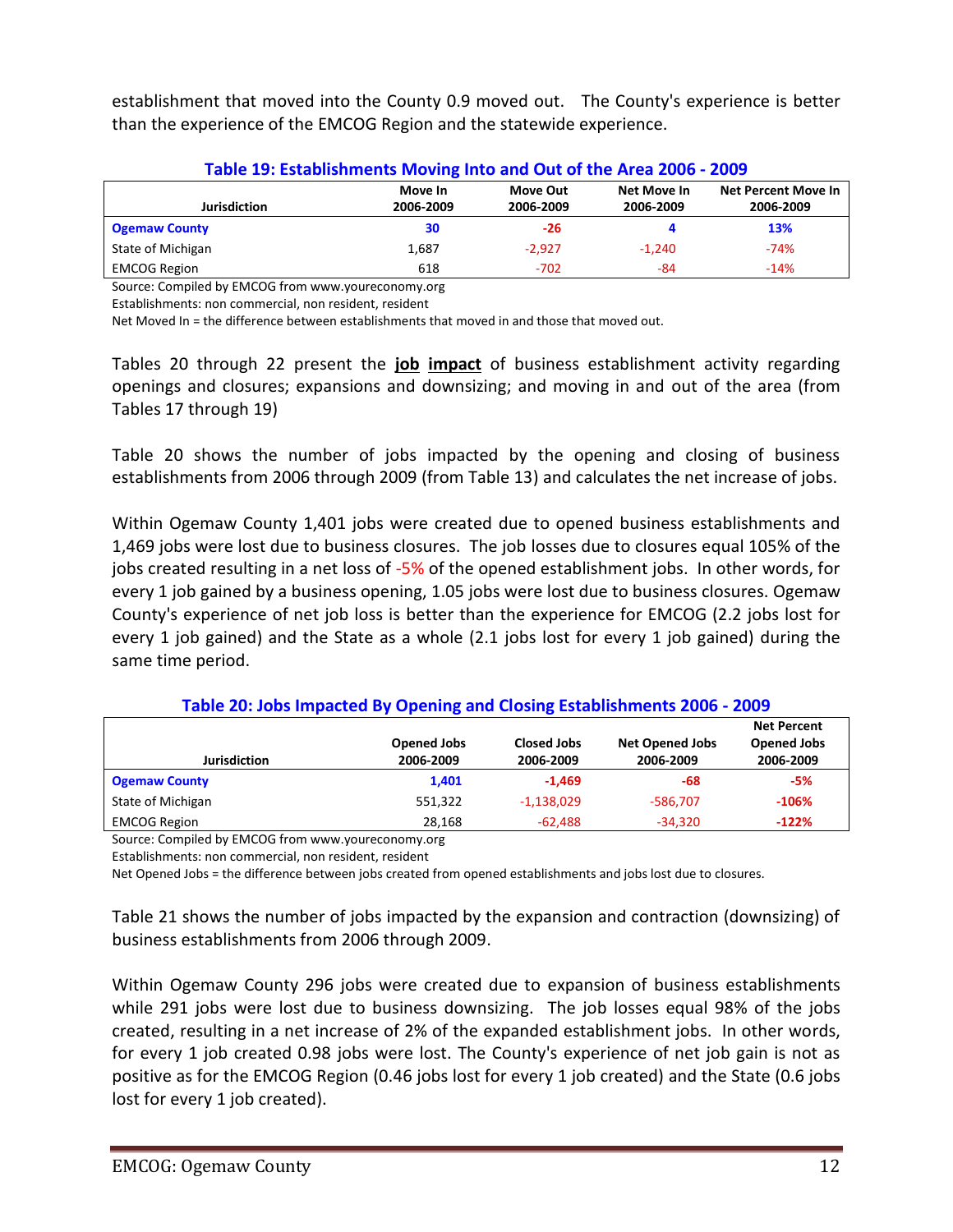#### **Table 21: Job Impact of Establishment Expansions and Contractions (downsizing) 2006 - 2009**

|                      |                      | <b>Net</b>                  |                      |                                  |  |  |
|----------------------|----------------------|-----------------------------|----------------------|----------------------------------|--|--|
|                      | <b>Expanded Jobs</b> | Contracted (downsized) Jobs | <b>Expanded Jobs</b> | <b>Net Percent Expanded Jobs</b> |  |  |
| <b>Jurisdiction</b>  | 2006-2009            | 2006-2009                   | 2006-2009            | 2006-2009                        |  |  |
| <b>Ogemaw County</b> | 296                  | -291                        |                      | 2%                               |  |  |
| State of Michigan    | 437.688              | $-246.613$                  | 191.075              | 44%                              |  |  |
| <b>EMCOG Region</b>  | 22,383               | $-10,196$                   | 12.187               | 54%                              |  |  |

Source: Compiled by EMCOG from www.youreconomy.org

Establishments: non commercial, non resident, resident

Net Expanded Jobs = the difference between jobs impacted by expansion and downsizing of establishments

Table 22 shows the impact that the number of establishments either moving in or out of the County had on jobs during 2006 – 2009.

Within Ogemaw County 77 jobs were created by business establishments moving in. At the same time 202 jobs were lost by businesses moving out. In other words, for every 1 job created due to a business moving in to the County, 2.6 jobs were lost due to a businesses moving out. The County's experience of net job gain is worse than both EMCOG and the State which experienced about 1 job lost for every 1 job created during the same time period.

#### **Table 22: Jobs Impacted By Establishments Moving In and Out of the Region 2006 - 2009**

|                      |                           |                            |                               | <b>Net Percent</b>        |
|----------------------|---------------------------|----------------------------|-------------------------------|---------------------------|
| <b>Jurisdiction</b>  | Move In Jobs<br>2006-2009 | Move Out Jobs<br>2006-2009 | Net Move In Jobs<br>2006-2009 | Move In Jobs<br>2006-2009 |
| <b>Ogemaw County</b> | 77                        | $-202$                     | $-125$                        | $-162%$                   |
| State of Michigan    | 26,734                    | $-26.727$                  |                               | 0%                        |
| <b>EMCOG Region</b>  | 2,806                     | $-3,063$                   | $-257$                        | -9%                       |

Source: Compiled by EMCOG from www.youreconomy.org

Establishments: non commercial, non resident, resident

Net Move In Jobs = the difference between jobs from business moving in and out of the region.

The next set of tables shows employment forecasts for the following occupational categories:

Table 23: Manufacturing Table 24: Other Basic (farm, forestry/fish/agriculture and mining) Table 25: Retail Table 26: Wholesale Table 27: Other (utilities, construction, transport, warehouse, information, finance, insurance, real estate, government) Table 28: Services Table 29: Total for All Categories

The forecasts are for the thirty-year period 2010 to 2040. Each Table shows growth rates by type of occupation. Employment within Ogemaw County is forecast to increase by 16.3% within the 30 year period 2010–2040 compared to a 10.7% increase within the EMCOG Region and a 13.6% increase Statewide. There are three occupational sectors that are forecast for growth in Ogemaw County from 2010 to 2040: "Manufacturing at a modest 0.4% by 2020 and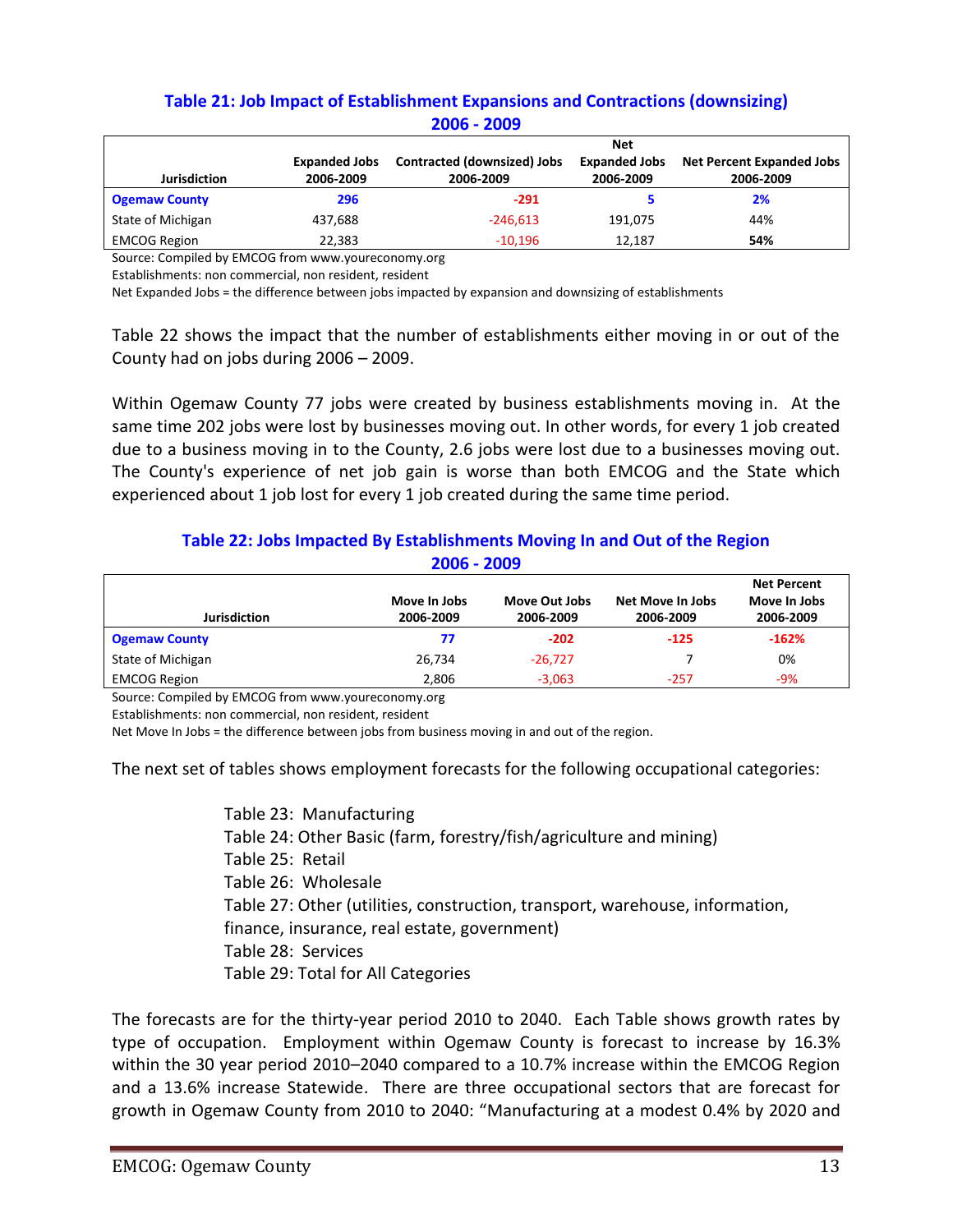another 1.6% from 2020-2040; "Other" at 6.3% by 2020 and another 9.3% from 2020-2040; and "Services" which is forecast for the largest occupational sector growth at 16.2% by 2020 and another 20.8% from 2020-2040. All other occupational sectors are forecast to decrease in employment in Ogemaw County from 2010 to 2040.

|                      |         |         |         | <b>Percent</b><br><b>Change</b> | <b>Percent</b><br><b>Change</b> |  |
|----------------------|---------|---------|---------|---------------------------------|---------------------------------|--|
| <b>Jurisdiction</b>  | 2010    | 2020    | 2040    | 2010-2020                       | 2020-2040                       |  |
| Michigan             | 503,751 | 499,375 | 450,679 | $-0.9%$                         | $-9.8%$                         |  |
| <b>EMCOG Region</b>  | 33,223  | 32,310  | 28.946  | $-2.7%$                         | $-10.4%$                        |  |
| <b>Ogemaw County</b> | 326     | 328     | 333     | 0.4%                            | 1.6%                            |  |

#### **Table 23: Occupational Employment Forecasts 2010 - 2040 MANUFACTURING**

Source: Compiled by EMCOG from MDOT Planning; MDOT Source: Institute for Research, Employment and the Economy, University of Michigan, 2013

#### **Table 24: Occupational Employment Forecasts 2010 - 2040 OTHER BASIC**

|                      |        |        |        | <b>Percent</b><br><b>Change</b> | <b>Percent</b><br><b>Change</b> |
|----------------------|--------|--------|--------|---------------------------------|---------------------------------|
| <b>Jurisdiction</b>  | 2010   | 2020   | 2040   | 2010-2020                       | 2020-2040                       |
| Michigan             | 97,511 | 90,828 | 82,498 | $-6.9%$                         | $-9.2%$                         |
| <b>EMCOG Region</b>  | 15,963 | 14,698 | 13,137 | $-7.9%$                         | $-10.6%$                        |
| <b>Ogemaw County</b> | 558    | 513    | 461    | 1.6%                            | $-8.1%$                         |

Source: Compiled by EMCOG from MDOT Planning; MDOT Source: Institute for Research, Employment and the Economy, University of Michigan, 2013

#### **Table 25: Occupational Employment Forecasts 2010 - 2040 RETAIL**

|                      |         |         |         | <b>Percent</b> | <b>Percent</b> |
|----------------------|---------|---------|---------|----------------|----------------|
|                      |         |         |         | <b>Change</b>  | <b>Change</b>  |
| <b>Jurisdiction</b>  | 2010    | 2020    | 2040    | 2010-2020      | 2020-2040      |
| Michigan             | 541,315 | 511,317 | 495,708 | $-5.5%$        | $-3.1%$        |
| <b>EMCOG Region</b>  | 44,768  | 42.029  | 40,202  | $-6.1%$        | $-4.3%$        |
| <b>Ogemaw County</b> | 1,875   | 1,793   | 1,793   | $-4.3%$        | 0.0%           |

Source: Compiled by EMCOG from MDOT Planning; MDOT Source: Institute for Research, Employment and the Economy, University of Michigan, 2013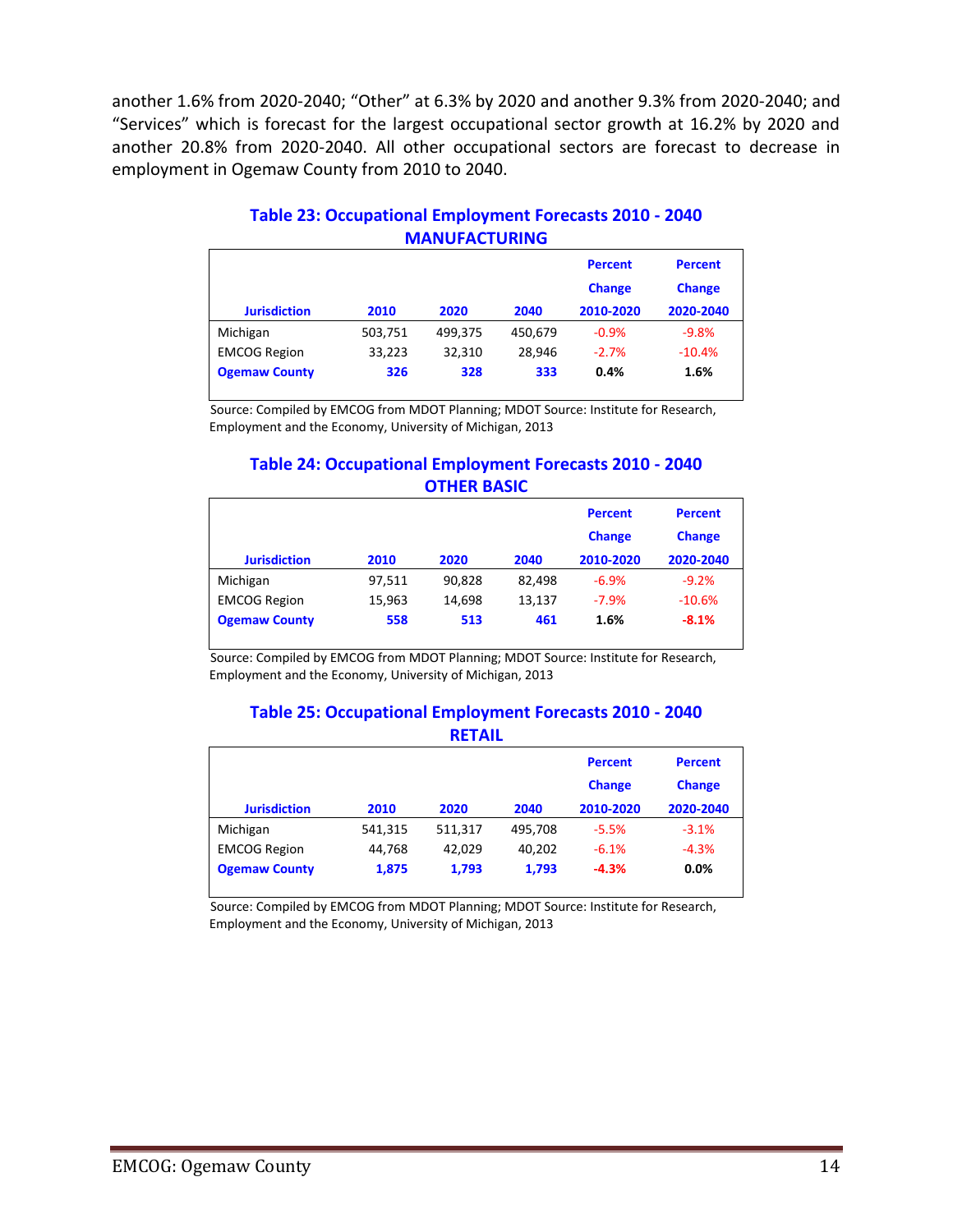|                      |         |         |         | <b>Percent</b><br><b>Change</b> | <b>Percent</b><br><b>Change</b> |
|----------------------|---------|---------|---------|---------------------------------|---------------------------------|
| <b>Jurisdiction</b>  | 2010    | 2020    | 2040    | 2010-2020                       | 2020-2040                       |
| Michigan             | 166,559 | 162,998 | 154,786 | $-2.1%$                         | $-5.0%$                         |
| <b>EMCOG Region</b>  | 8,607   | 8,169   | 7,638   | $-5.1%$                         | $-6.5%$                         |
| <b>Ogemaw County</b> | 336     | 323     | 308     | $-3.9%$                         | $-4.6%$                         |

#### **Table 26: Occupational Employment Forecasts 2010 - 2040 WHOLESALE**

Source: Compiled by EMCOG from MDOT Planning; MDOT Source: Institute for Research, Employment and the Economy, University of Michigan, 2013

#### **Table 27: Occupational Employment Forecasts 2010 - 2040 OTHER**

|                      |           |           |           | <b>Percent</b><br><b>Change</b> | <b>Percent</b><br><b>Change</b> |
|----------------------|-----------|-----------|-----------|---------------------------------|---------------------------------|
| <b>Jurisdiction</b>  | 2010      | 2020      | 2040      | 2010-2020                       | 2020-2040                       |
| Michigan             | 1,536,596 | 1,623,614 | 1,697,672 | 5.7%                            | 4.6%                            |
| <b>EMCOG Region</b>  | 109.826   | 114.316   | 119.908   | 4.1%                            | 4.9%                            |
| <b>Ogemaw County</b> | 2,830     | 3,008     | 3,286     | 6.3%                            | 9.3%                            |

Source: Compiled by EMCOG from MDOT Planning; MDOT Source: Institute for Research, Employment and the Economy, University of Michigan, 2013

#### **Table 28: Occupational Employment Forecasts 2010 - 2040 SERVICES**

| <b>Jurisdiction</b>  | 2010      | 2020      | 2040      | <b>Percent</b><br><b>Change</b><br>2010-2020 | <b>Percent</b><br><b>Change</b><br>2020-2040 |
|----------------------|-----------|-----------|-----------|----------------------------------------------|----------------------------------------------|
| Michigan             | 2,194,496 | 2.496.969 | 2,842,633 | 13.8%                                        | 4.6%                                         |
| <b>EMCOG Region</b>  | 141,039   | 158,728   | 181,560   | 12.5%                                        | 14.4%                                        |
| <b>Ogemaw County</b> | 2,945     | 3,422     | 4,133     | 16.2%                                        | 20.8%                                        |
|                      |           |           |           |                                              |                                              |

Source: Compiled by EMCOG from MDOT Planning; MDOT Source: Institute for Research, Employment and the Economy, University of Michigan, 2013

#### **Table 29: Occupational Employment Forecasts 2010 - 2040 ALL OCCUPATIONS**

|                      |           |           |           | <b>Percent</b> | <b>Percent</b> |
|----------------------|-----------|-----------|-----------|----------------|----------------|
|                      |           |           |           | <b>Change</b>  | <b>Change</b>  |
| <b>Jurisdiction</b>  | 2010      | 2020      | 2040      | 2010-2020      | 2020-2040      |
| Michigan             | 5,040,226 | 5,385,100 | 5,723,975 | 6.8%           | 6.3%           |
| <b>EMCOG Region</b>  | 353,426   | 370.250   | 391.390   | 4.8%           | 5.7%           |
| <b>Ogemaw County</b> | 8,870     | 9,387     | 10,315    | 5.8%           | 9.9%           |

 Source: Compiled by EMCOG from MDOT Planning; MDOT Source: Institute for Research, Employment and the Economy, University of Michigan, 2013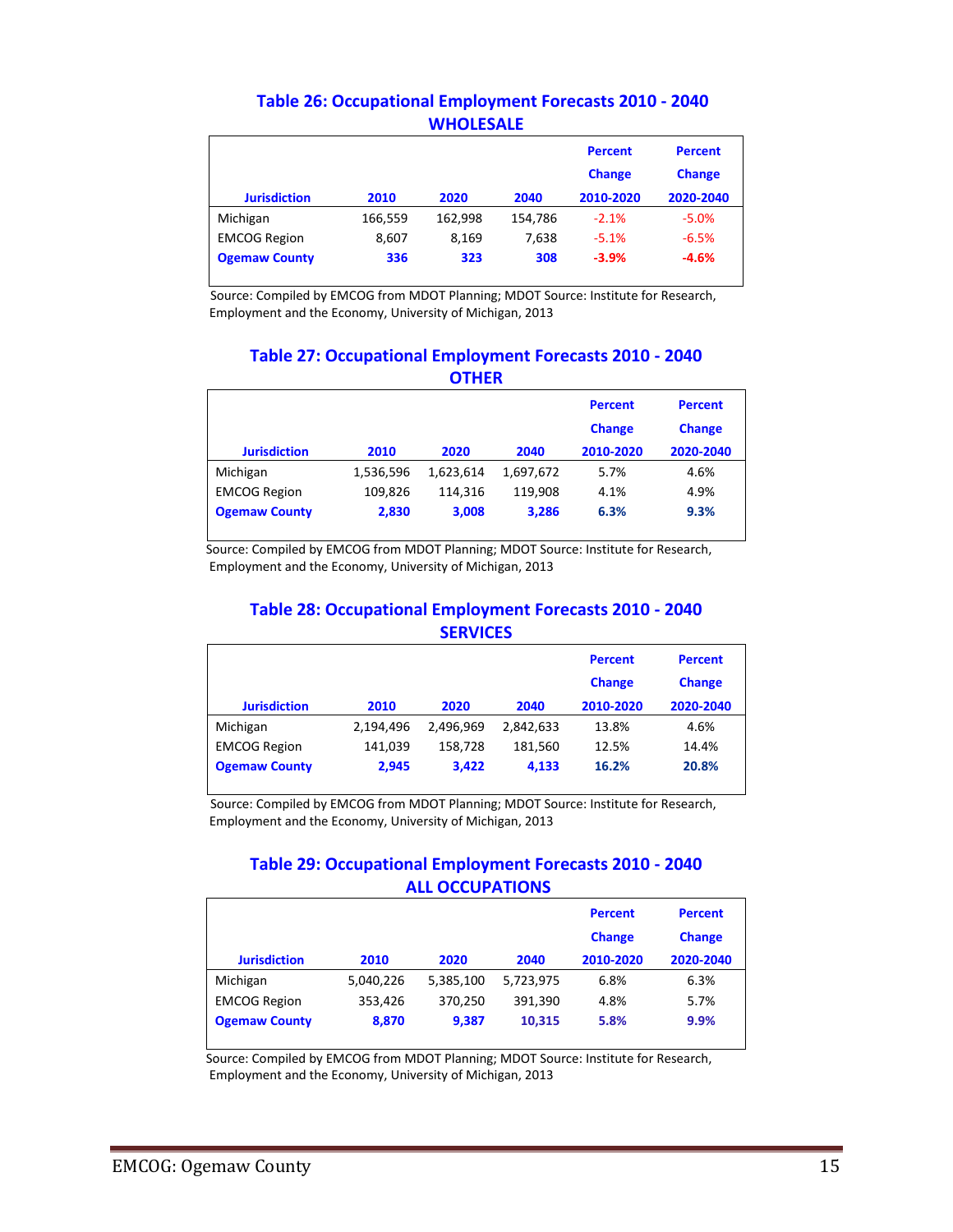#### **INCOME, POVERTY AND EDUCATION**

Per capita personal income (PCPI) is widely used as an indicator of the economic well being of residents in an area. Changes in PCPI provide a statistical measurement of an area's wealth and sustainability compared to regional or national benchmarks. PCPI is measured by totaling all income sources, wages and salaries, asset income and transfer payments and dividing that total by the total population.

Table 30 shows the National, State and Ogemaw County PCPI for December of 2011. The State and County is compared to the National PCPI of \$41,560. The PCPI for Ogemaw County and the State of Michigan are both below the National average.

|                                             | <b>Table 30: Per Capita Personal Income</b> |             |  |  |  |  |
|---------------------------------------------|---------------------------------------------|-------------|--|--|--|--|
|                                             | and                                         |             |  |  |  |  |
|                                             | <b>Percent of National Average</b>          |             |  |  |  |  |
| December 2011<br><b>Percent of National</b> |                                             |             |  |  |  |  |
| Area                                        | <b>PCPI</b>                                 | <b>PCPI</b> |  |  |  |  |
| National                                    | 41,560                                      |             |  |  |  |  |
| <b>Ogemaw County</b>                        | 27,435                                      | 66.0%       |  |  |  |  |
| State                                       | 36,264                                      | 87.3%       |  |  |  |  |
|                                             |                                             |             |  |  |  |  |

Source: Compiled by EMCOG from STATS America, December, 2013

Poverty is another strong indicator of the economic health and sustainability of the population of an area. Table 31 shows the level of poverty within Ogemaw County for the years 2000 and 2011 as compared to the EMCOG Region, the State and the Nation.

As a point of reference when reviewing Table 31, the 2012 preliminary U. S. Census poverty thresholds for annual income within the 48 contiguous states based on the size of the family unit are as follows:

| Size of Family Unit               | Annual Income |
|-----------------------------------|---------------|
| One person (unrelated individual) | \$11,722      |
| Under 65 Years                    | 11,945        |
| 65 Years and Over                 | 11,011        |
| Two People                        | 14,960        |
| Householder Under 65 Years        | 15,452        |
| Householder 65 Years and Over     | 13,891        |
| Three People                      | 18,287        |
| Four People                       | 23,497        |
| <b>Five People</b>                | 27,815        |
| Six People                        | 31,485        |
| Seven People                      | 35,811        |
| Eight People                      | 39,872        |
|                                   |               |
|                                   |               |

Source: www/census.gov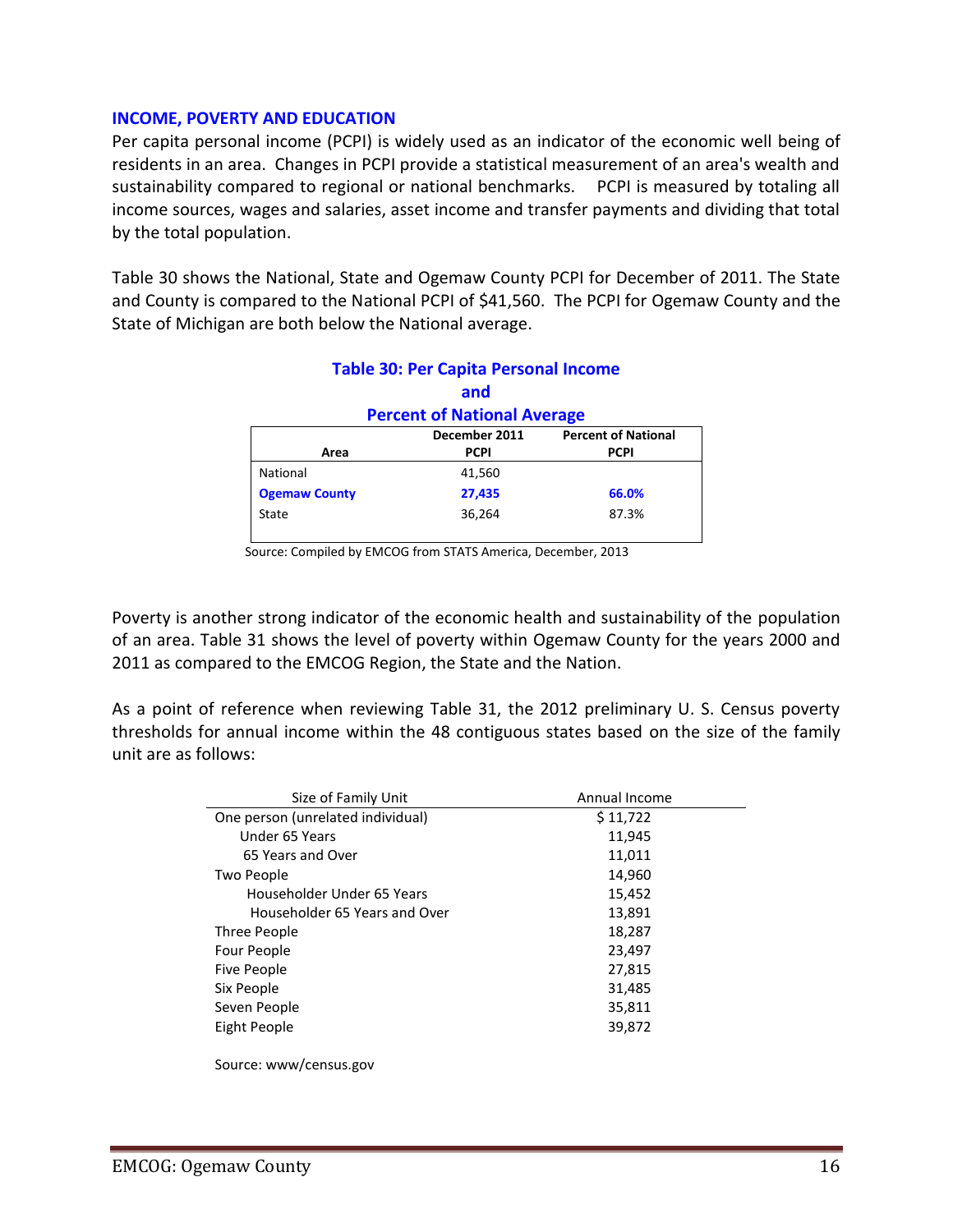As shown below, the National percentage of the population at the poverty level has increased by 2.8 percentage points since 2000 compared to 8.1 percentage points in Ogemaw County and 6.4 percentage points for the Region. Neither the Nation, the State of Michigan, the EMCOG Region nor Ogemaw County has experienced a reduction in the poverty rate since the 2000 Census. Within Ogemaw the poverty level is equivalent to 1 out of every 4.5 people.

| Table 31: Percent of Population At Poverty Level 2000 - 2011 |            |            |                                   |  |  |  |
|--------------------------------------------------------------|------------|------------|-----------------------------------|--|--|--|
|                                                              | 2000       | 2011       | 2011 Ratio of                     |  |  |  |
|                                                              | Percent of | Percent of | Persons in                        |  |  |  |
| Area                                                         | Population | Population | Poverty                           |  |  |  |
| <b>Ogemaw County</b>                                         | 14.0%      | 22.1%      | <b>1 Out of Every 4.5 Persons</b> |  |  |  |
| National                                                     | 12.2%      | 15.0%      | 1 Out of Every 6.7 Persons        |  |  |  |
| Michigan                                                     | 11.3%      | 17.5%      | 1 Out of Every 5.7 Persons        |  |  |  |
| <b>EMCOG Region</b>                                          | 12.3%      | 18.8%      | 1 Out of Every 5.3 Persons        |  |  |  |

Source: Compiled by EMCOG from U. S. Census Bureau American FactFinder

Another indicator of the economic viability of an area is the educational attainment of the population living there. Table 32 presents a comparison of Ogemaw County's educational attainment for 2000 and 2011 by identifying the percent of the population age 25 and older that does not have a high school diploma and the percent of the same population that has a degree (high school diploma or higher).

For Ogemaw County, as well as the EMCOG Region and the State, the numbers have been going in a positive direction for the past ten years. The portion of population without a high school diploma has decreased while the educational attainment at all levels has increased.

|                      | 2000<br>Percent<br><b>Without</b><br><b>High School</b> | 2011<br>Percent<br>Without<br>High<br>School | <u>iavic J2. Luutativii Attailiileilt vi Topulativii 29 allu Oluci 2000 - 2011</u><br>2000<br><b>Percent With</b><br><b>Diploma</b> | 2011<br>Percent<br>With<br><b>Diploma</b> | 2000<br>Percent<br>with<br><b>Bachelors</b> | 2011<br>Percent<br>with<br><b>Bachelors</b> |
|----------------------|---------------------------------------------------------|----------------------------------------------|-------------------------------------------------------------------------------------------------------------------------------------|-------------------------------------------|---------------------------------------------|---------------------------------------------|
| Area                 | <b>Diploma</b>                                          | <b>Diploma</b>                               | Or Higher                                                                                                                           | or Higher                                 | or Higher                                   | or Higher                                   |
| <b>Ogemaw County</b> | 25.0%                                                   | 17.1%                                        | 75.0%                                                                                                                               | 82.9%                                     | 9.6%                                        | 10.5%                                       |
| Michigan             | 16.6%                                                   | 11.6%                                        | 83.4%                                                                                                                               | 88.4%                                     | 21.8%                                       | 25.3%                                       |
| <b>EMCOG</b>         | 18.3%                                                   | 13.1%                                        | 81.7%                                                                                                                               | 86.9%                                     | 15.2%                                       | 17.7%                                       |

#### **Table 32: Education Attainment of Population 25 and Older 2000 - 2011**

Source: Compiled by EMCOG from Factfinder.census.gov

#### **TAXABLE VALUES, TAX RATES AND HOUSING**

The economic health of a community is, in many ways, tied to the health of its tax base. Without a healthy tax base essential services are difficult to deliver and the quality of life amenities that keep residents and businesses and attract new, become threatened. Without a sustainable tax base, bonds and tax initiatives for everything from public safety, education, local roads to water and sewer, are also be at risk.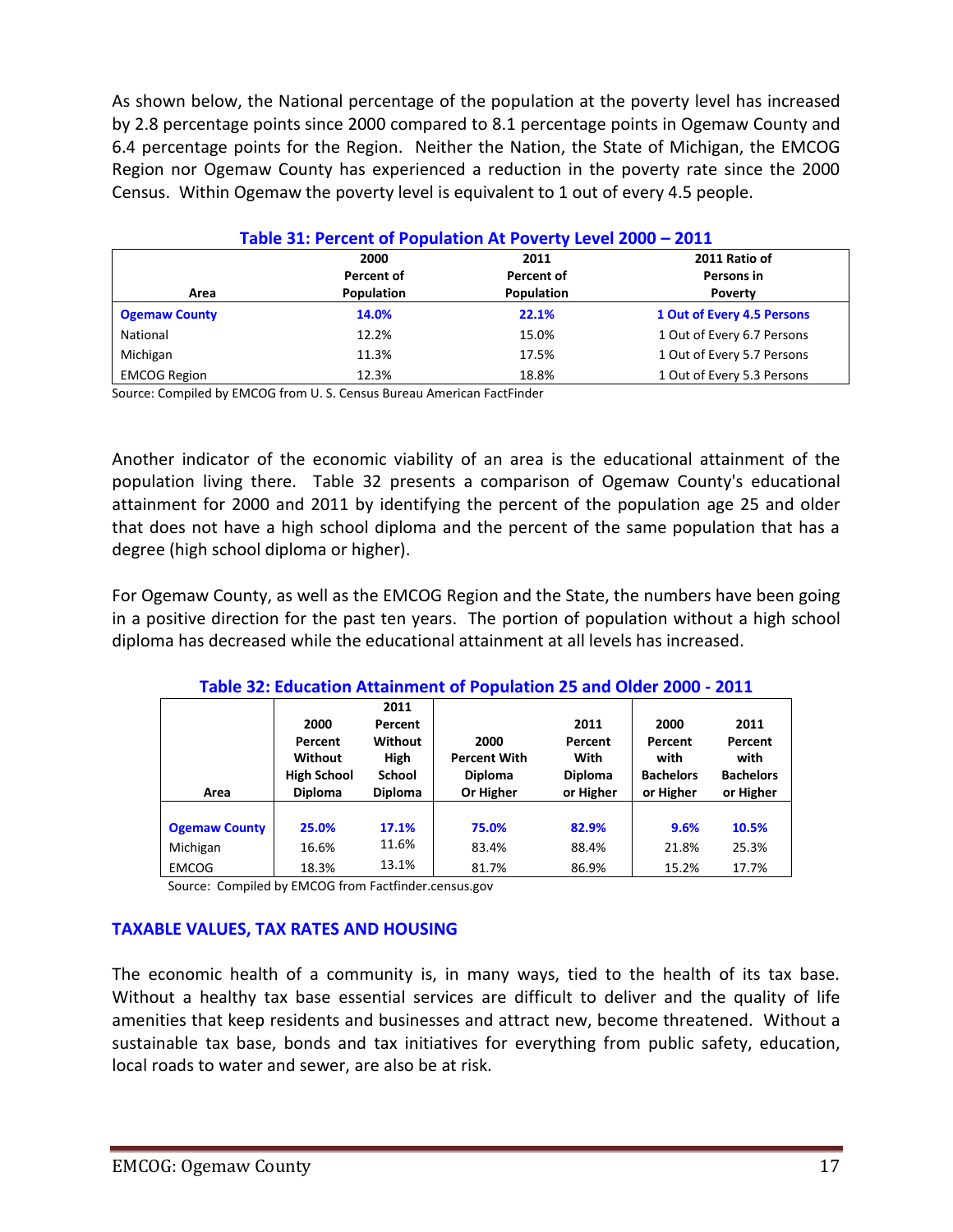Table 33 presents a comparison of taxable values for Ogemaw County, the EMCOG Region, and Michigan for the years 2000, 2005 and 2011. During the period 2000–2005 Ogemaw County's taxable value increase of 37.8% was greater than the increase for the EMCOG Region and for the State as a whole. As shown in Table 33 the Ogemaw County rate of growth of taxable value slowed for Ogemaw County (16.1%) but still grew at a significantly greater rate than for the EMCOG Region (10.0%) and the State (0.6%).

| Table 33: Property Tax Valuation 2000 - 2011 |                                 |                                 |                       |                                 |                       |  |
|----------------------------------------------|---------------------------------|---------------------------------|-----------------------|---------------------------------|-----------------------|--|
|                                              | 2000                            | 2005                            |                       | 2011                            |                       |  |
|                                              | <b>Taxable</b>                  | <b>Taxable</b>                  | Percent               | <b>Taxable</b>                  | Percent               |  |
| <b>Jurisdiction</b>                          | <b>Valuation</b><br>(million's) | <b>Valuation</b><br>(million's) | Change<br>2000 - 2005 | <b>Valuation</b><br>(million's) | Change<br>2005 - 2011 |  |
| <b>Ogemaw County</b>                         | 513.9                           | 707.9                           | 37.8%                 | 822.1                           | 16.1%                 |  |
| State                                        | 240.647.5                       | 321,653.1                       | 33.7%                 | 323,615.6                       | 0.6%                  |  |
| <b>EMCOG Region</b>                          | 17,393.6                        | 22,078.3                        | 26.9%                 | 24,285.3                        | 10.0%                 |  |

Source: Compiled by EMCOG from 2000, 2005, and 2011 Ad Valorem Property Tax Report, Michigan Department of Treasury

Table 34 presents a comparison of the average tax rates levied for Ogemaw County, the EMCOG Region and for Michigan for the years 2000, 2005 and 2011. The tax rates are a calculation that represents an overall average millage rate based on total taxable values and total taxes levied. Tax millage rates are based on \$1.00 per \$1,000 of assessed valuation.

During the years 2000–2005 the County's overall millage rate decreased by -4.9% compared to a decrease of -1.7% in EMCOG and an increase of 1.4% for the State. During the next six years (2005–2011) the millage rate within the County decreased by an additional -2.3%, greater than the decrease in the tax millage rates for both the EMCOG Region and the State.

| Table 34: Property Tax Rates 2000 - 2011 |                                    |                                    |                                  |                                    |                                  |  |
|------------------------------------------|------------------------------------|------------------------------------|----------------------------------|------------------------------------|----------------------------------|--|
| <b>Jurisdiction</b>                      | 2000<br>Average<br><b>Tax Rate</b> | 2005<br>Average<br><b>Tax Rate</b> | Percent<br>Change<br>2000 - 2005 | 2011<br>Average<br><b>Tax Rate</b> | Percent<br>Change<br>2005 - 2011 |  |
| <b>Ogemaw County</b>                     | 35.16                              | 33.42                              | $-4.9%$                          | 32.66                              | $-2.3%$                          |  |
| State                                    | 39.32                              | 39.88                              | 1.4%                             | 40.00                              | 0.3%                             |  |
| <b>EMCOG Region</b>                      | 35.58                              | 34.99                              | $-1.7%$                          | 35.05                              | 0.2%                             |  |

Source: Compiled by EMCOG from 2000, 2005, and 2011 Ad Valorem Property Tax Report, Michigan Department of Treasury Average Tax Rate: calculation based on total taxes levied and total taxable valuation

Another indicator of the economic health of an area is the status of the growth of the housing stock and vacancy rates. Table 35 shows the 2000 and 2011 housing units and the rate of growth in housing units since the 2000 Census for Ogemaw County, the EMCOG Region, and the State. During this eleven-year period Ogemaw County experienced a 4.2% increase in housing units compared to the increase in the EMCOG Region as a whole (4.7%) and the statewide increase of 7.0%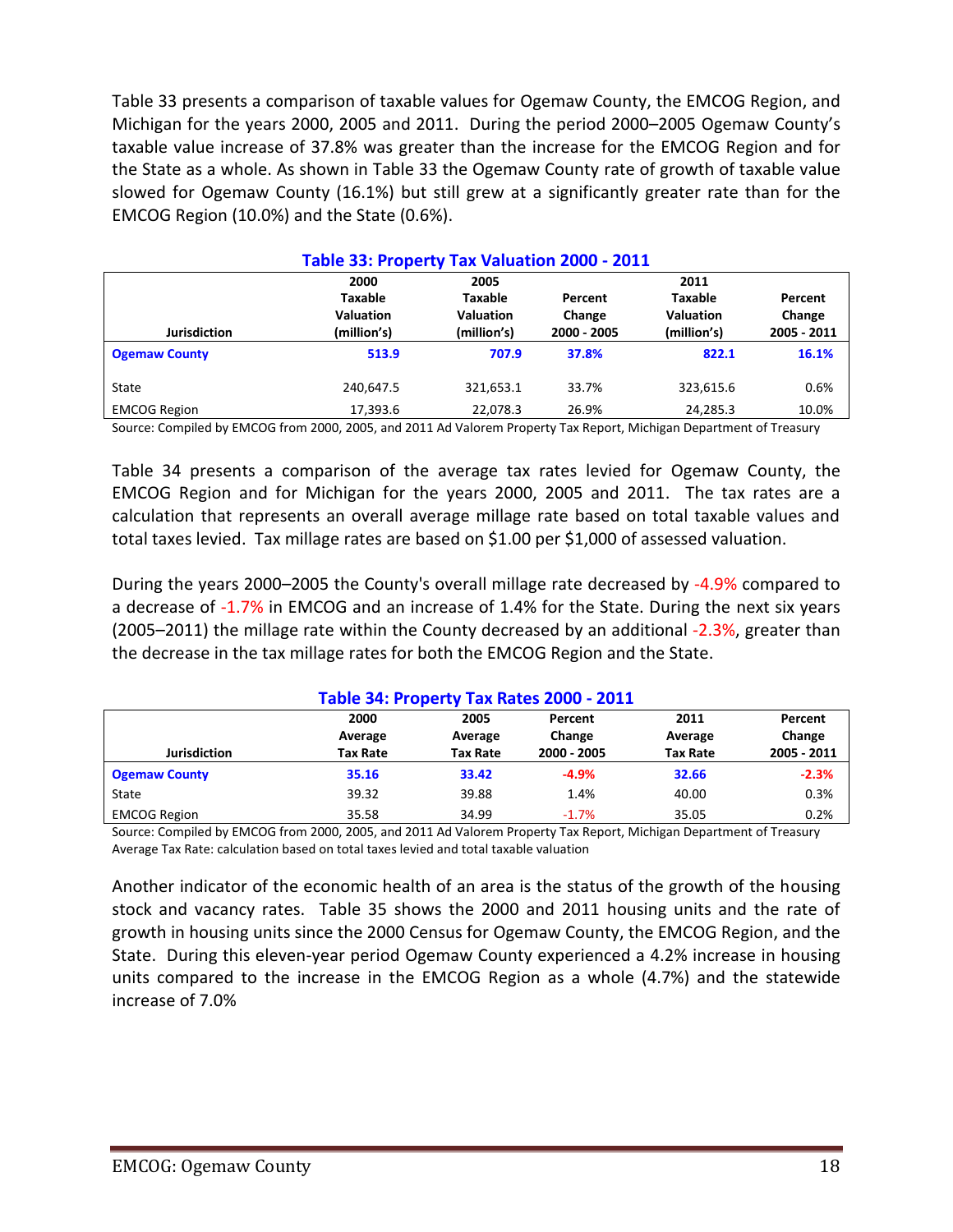| Table 35. Housing Units 2000 - 2011 |                          |                      |                       |  |  |  |
|-------------------------------------|--------------------------|----------------------|-----------------------|--|--|--|
|                                     | 2011 Total<br>2000 Total |                      | <b>Percent Change</b> |  |  |  |
| <b>Jurisdiction</b>                 | <b>Housing Units</b>     | <b>Housing Units</b> | 2000 - 2011           |  |  |  |
| <b>Ogemaw County</b>                | 15,404                   | 16,053               | 4.2%                  |  |  |  |
| State                               | 4,234,279                | 4,532,215            | 7.0%                  |  |  |  |
| <b>EMCOG Region</b>                 | 345,374                  | 396,223              | 4.7%                  |  |  |  |

#### **Table 35: Housing Units 2000 - 2011**

Source: Compiled by EMCOG from U.S. Census Stats America 2007-2011 Estimates

While Ogemaw County experienced gains in housing units during the past 11 years, the vacancy rate data in Table 36 provides further information: the number of vacant housing units in 2000 and 2011 and the percent those vacant units are of the total housing for the same time period.

> Note: the vacancy rates are based on U. S. Census data. The Census determines a housing unit as vacant *if no one is living in it at the time of the interview, unless its occupants are only temporarily absent. A vacant unit may be one which is entirely occupied by persons who have a usual residence elsewhere* [\(www.census.gov\)](http://www.census.gov/). Based on this definition, second homes are counted as vacant.

As shown below (Table 36), the increase in housing in Ogemaw County (4.2% from Table 35) is lower than the increase in the change in vacancy rate (5.8 percentage points since 2000. There could be several factors influencing these numbers such as the construction of new housing units as second homes which would then be categorized as "vacant" per the U.S. Census.

| Table 36: Housing Vacancies 2000 - 2011 |                      |         |                      |         |                                                 |  |
|-----------------------------------------|----------------------|---------|----------------------|---------|-------------------------------------------------|--|
|                                         |                      | 2000    |                      | 2011    | <b>Change In Housing</b><br><b>Vacancy Rate</b> |  |
|                                         | 2000 Vacant          | Vacancy | 2011 Vacant          | Vacancy | <b>Percentage Points</b>                        |  |
| <b>Jurisdiction</b>                     | <b>Housing Units</b> | Rate    | <b>Housing Units</b> | Rate    | 2000 - 2011                                     |  |
| <b>Ogemaw County</b>                    | 6.562                | 42.6%   | 7.762                | 48.4%   | 5.8                                             |  |
| State                                   | 448,618              | 10.6%   | 707.033              | 15.6%   | 5.0                                             |  |
| <b>EMCOG Region</b>                     | 70,702               | 18.7%   | 88,348               | 22.3%   | 3.6                                             |  |

#### **Table 36: Housing Vacancies 2000 - 2011**

Source: Compiled by EMCOG from U.S. Census Stats America 2007-2011 Estimates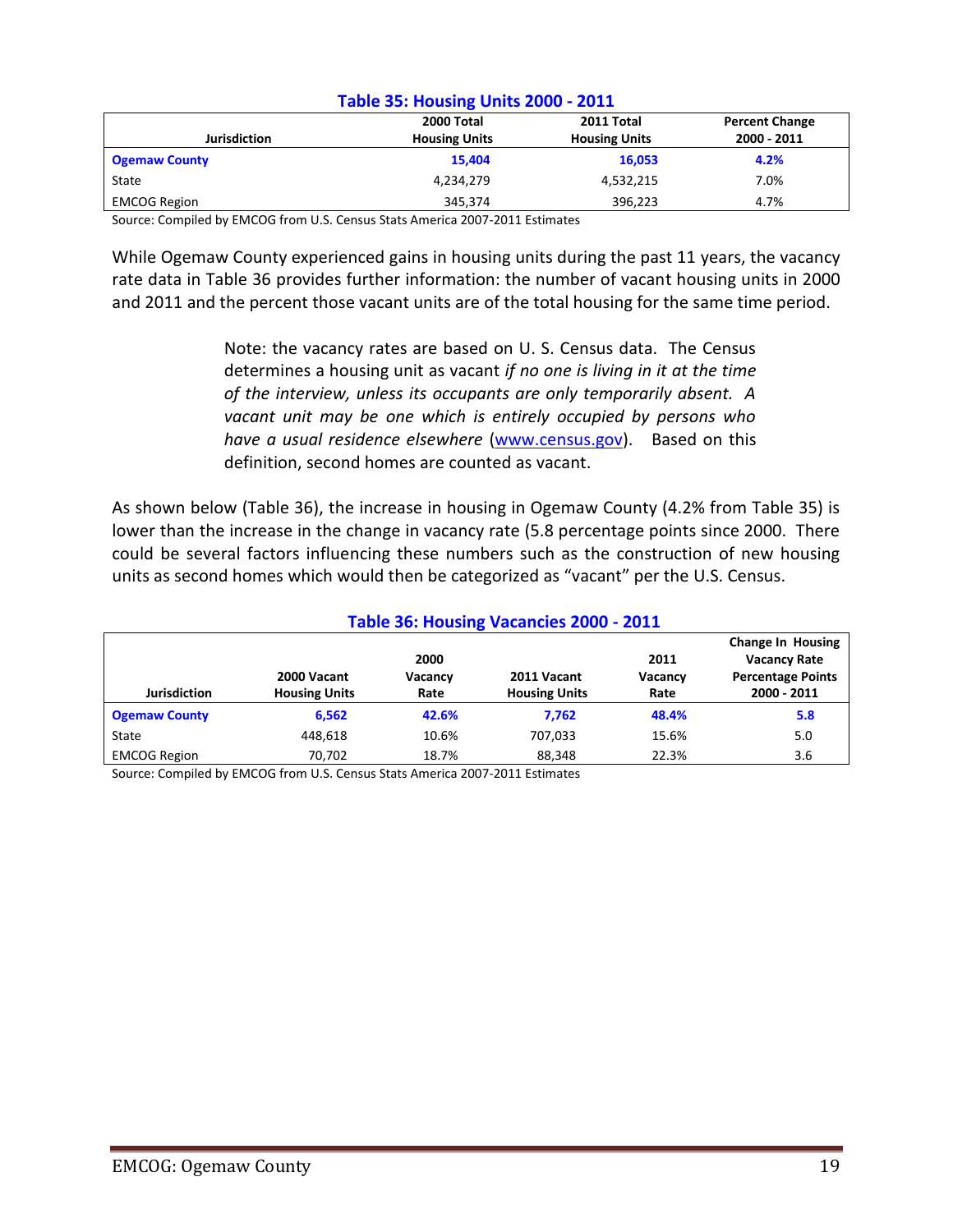#### **SUMMARY OF DATA FOR OGEMAW COUNTY**

The following is a list of highlights of findings of the economic data for Ogemaw County:

#### **POPULATION TRENDS**

- Ogemaw County's population increased by 0.2% since 2000 (Table 2).
- Population is forecast to continue to increase through 2040 at a rate of 0.36% per year (Table 3).
- The largest increase is forecast to occur in the "Domestic Migration Under 65" population subset (Table 3).
- Ogemaw County is projected to grow in population by 3.8% from 2010-2020 and another 7.3% from 2020-2040 (Table 4).
- Ogemaw County's population is getting older. The median age has increased from 33.4 in 1980 to 47.6 in 2010 (Table 5).
- The number of households is forecast to increase from 2010 to 2040 but at a lessor rate than the forecast increase in population indicating a shift to a smaller household size (Table 6).

#### **EMPLOYMENT, JOBS AND SALES**

- The 24-month (2011-2012) average unemployment rate for Ogemaw County of 9.4% is higher than the National rate of 8.1% and the EMCOG rate of 8.3%. (Table 7).
- Ogemaw County population is estimated to decrease by -0.5% in the daytime due to the net impact of workers commuting to jobs within and outside of the County (Table 8).
- Overall, Ogemaw County's Employment/Resident ratio is 0.98, meaning that a very slight amount of workers are "exported" to other counties for jobs (Table 9).
- Resident sector businesses (i.e., either stand alone businesses or businesses headquartered with the County or state) make up nearly 90% of businesses within Ogemaw County (Table 10).
- Over 92% of the resident sector businesses in Ogemaw County are either selfemployed (1 employee) or Stage 1 (2-9 employees) (Table 11).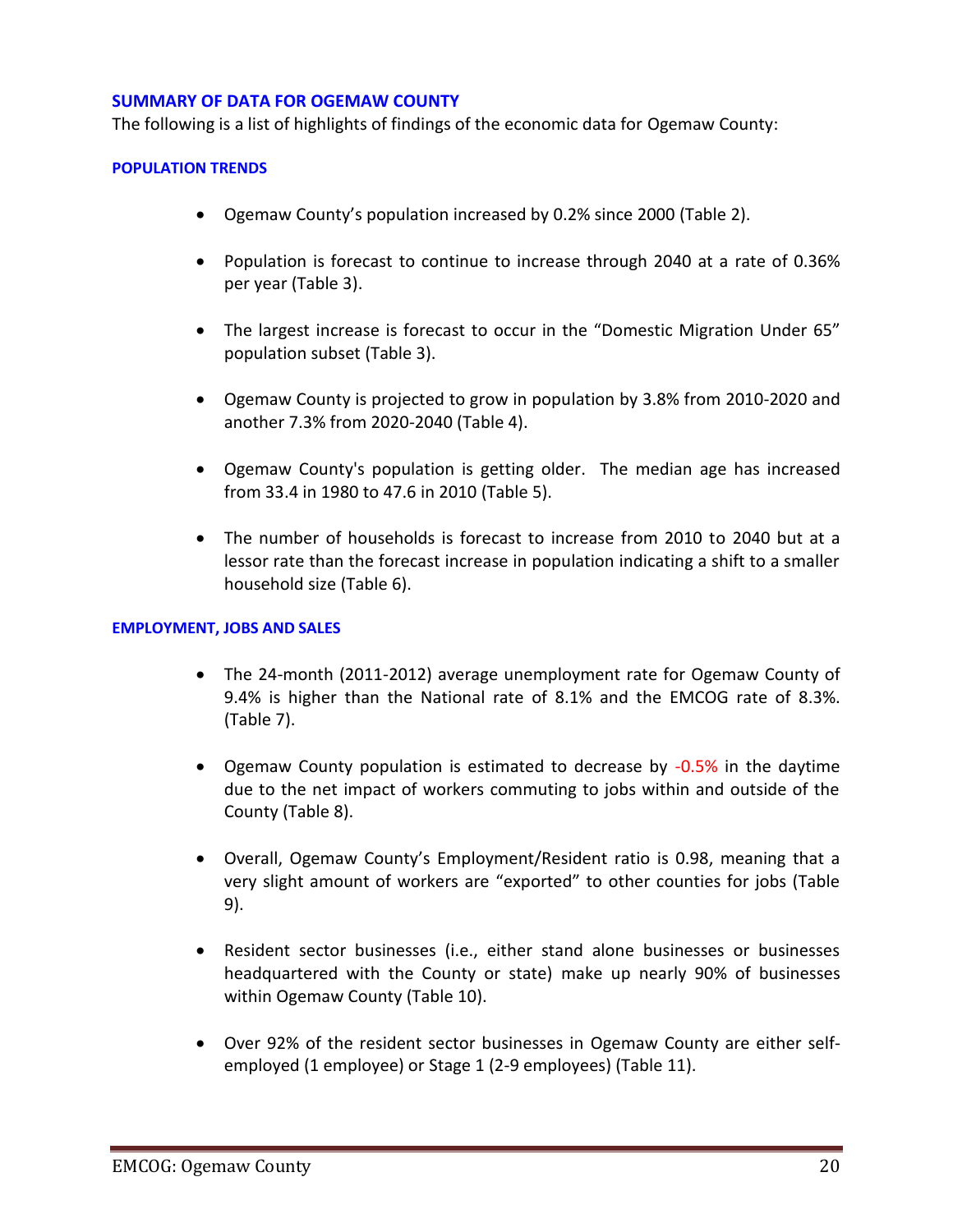- Stage 2 companies (10-99 employees) make up 7.4% of businesses in Ogemaw County (Table 11).
- 71% of jobs in Ogemaw County come from resident sector businesses; the smallest portion of jobs (14%) are in the non-resident sector (Table 12).
- 80% of resident sector jobs in Ogemaw County are from either Stage 1 or Stage 2 businesses (Table 13).
- Resident businesses generate close to 90% of sales within Ogemaw County (Table 14).
- The Self-Employed and Stage 1 businesses (2-9 employees) generate nearly 47% of sales within Ogemaw County (Table 15).
- Stage 2 businesses (10-99 employees) generate over 44% of sales within Ogemaw County (Table 15).
- During the four year period 2006 2009 the Self-Employed businesses in Ogemaw County experienced growth in sales of nearly 3% while Stage 1 businesses experienced a -3.7 % reduction in sales. (Table 16).
- During the four year period 2006 2009 the Stage 2 businesses in Ogemaw County experienced a decrease in sales of -7.8%. (Table 16).
- Stage 3 businesses which make up 0.3% of businesses and 11% of jobs in Ogemaw County experienced a nearly -43% decrease in sales during the same 4 year period (2006-2009. (Table 16).
- From 2006 to 2009 the following business activity occurred in Ogemaw County:
	- For every 1 business that opened, 0.9 businesses closed (Table 17).
	- For every 1 job created from businesses opening, 1.05 jobs were lost due to business closures (Table 20).
	- For every 1 business that expanded, 0.68 businesses downsized (Table 18).
	- For every 1 job created from business expansion, 0.98 jobs were lost due to business downsizing (Table 21).
	- For every 1 business that moved in to the County, 0.9 businesses moved out of the County (Table 19).
	- For every 1 job created from businesses moving in to the County, 2.6 jobs were lost due to businesses moving out of the County (Table 22).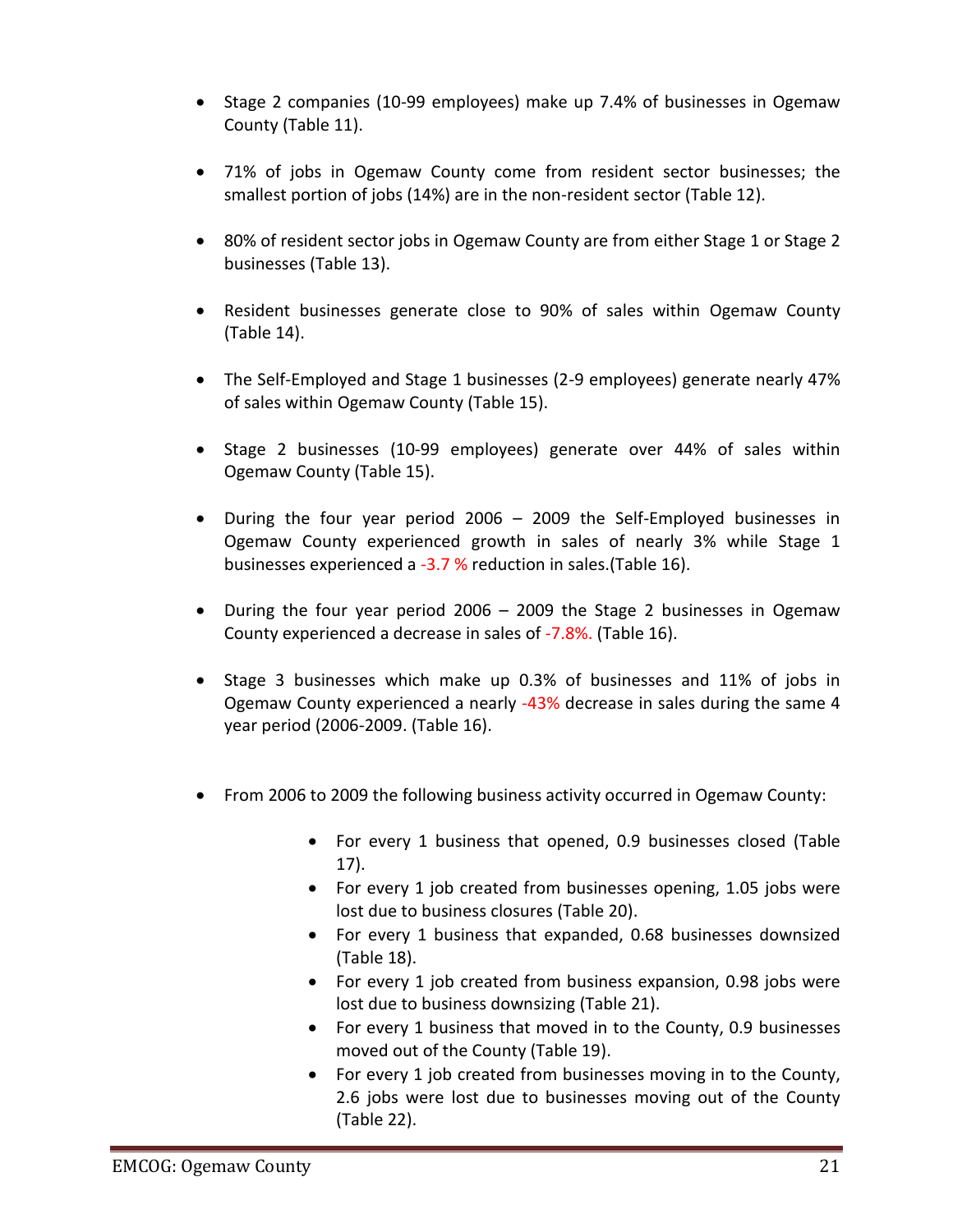- Employment Sector Forecasts: 2010-2040
	- The largest employee occupation sector is "Services" (Table 28).
	- The second largest employee occupation sector is "Other" (Table 27).
	- The largest forecast increase in jobs at 40.4% is in "Services" (Table 28).
	- The "Other Basic", "Retail" and "Wholesale" employment sectors in Ogemaw County are forecast to lose jobs by 2040. (Tables 24, 25 and 26).

#### **INCOME, POVERTY AND EDUCATION**

- Ogemaw County's 24-month 2011 PCPI (per capita personal income) is 66% of the National average. (Table 30).
- 22.1% of Ogemaw County's population (2011) is at the poverty level, an increase of 4 percentage points since 2000 (Table 31).
- The portion of Ogemaw County's population with a high school diploma has been increasing steadily since 2000 (Table 32).
- The portion of Ogemaw County's population that has a college degree or higher has been increasing steadily since 2000 (Table 32)

#### **TAXABLE VALUES AND TAX RATES AND HOUSING**

- Taxable values in Ogemaw County grew from 2000 to 2005 but have grown at a slower rate since 2005 (Table 33).
- Taxable values in Ogemaw County grew at a higher rate than the EMCOG Region and the State as a whole (Table 33).
- The overall tax levy rate for Ogemaw County has decreased by -2.3% since 2005 (Table 34).
- The number of housing units in Ogemaw County grew by 4.2% from 2000 to 2011. This growth rate is lower than the growth rate for the State and for the EMCOG Region (Table 35).